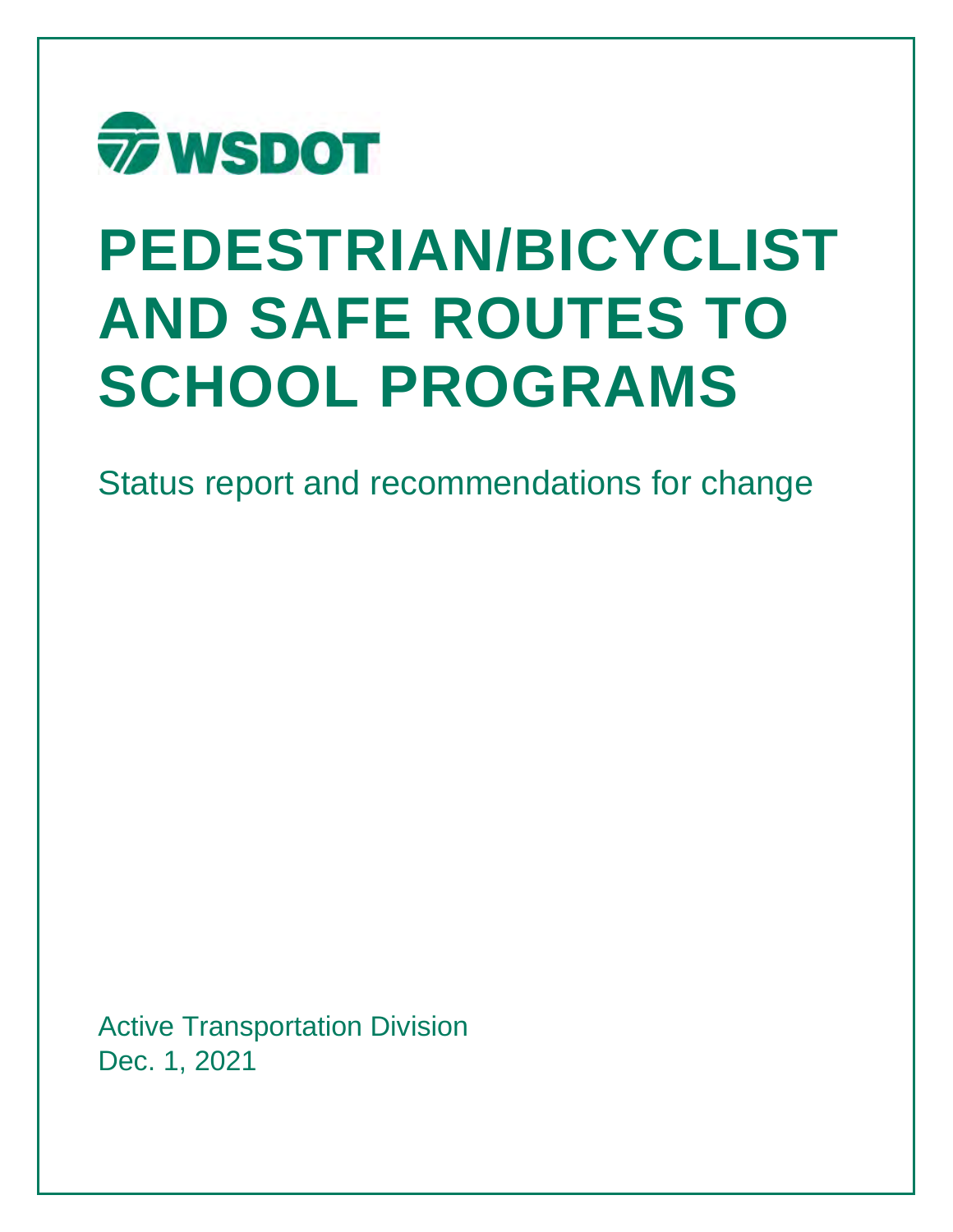# **Contents**

| An opportunity to do more: Recommendations for changing the Pedestrian/Bicyclist and Safe |  |
|-------------------------------------------------------------------------------------------|--|
|                                                                                           |  |
| Increase funding levels to encourage a diversity of applicants and expand capacity for    |  |
|                                                                                           |  |
|                                                                                           |  |
|                                                                                           |  |
|                                                                                           |  |
| Expand access to data, analysis, training, and technical assistance 11                    |  |
|                                                                                           |  |
|                                                                                           |  |
|                                                                                           |  |
|                                                                                           |  |
|                                                                                           |  |
| Appendix C: Factors and potential barriers to application and to project selection 27     |  |
|                                                                                           |  |
|                                                                                           |  |
|                                                                                           |  |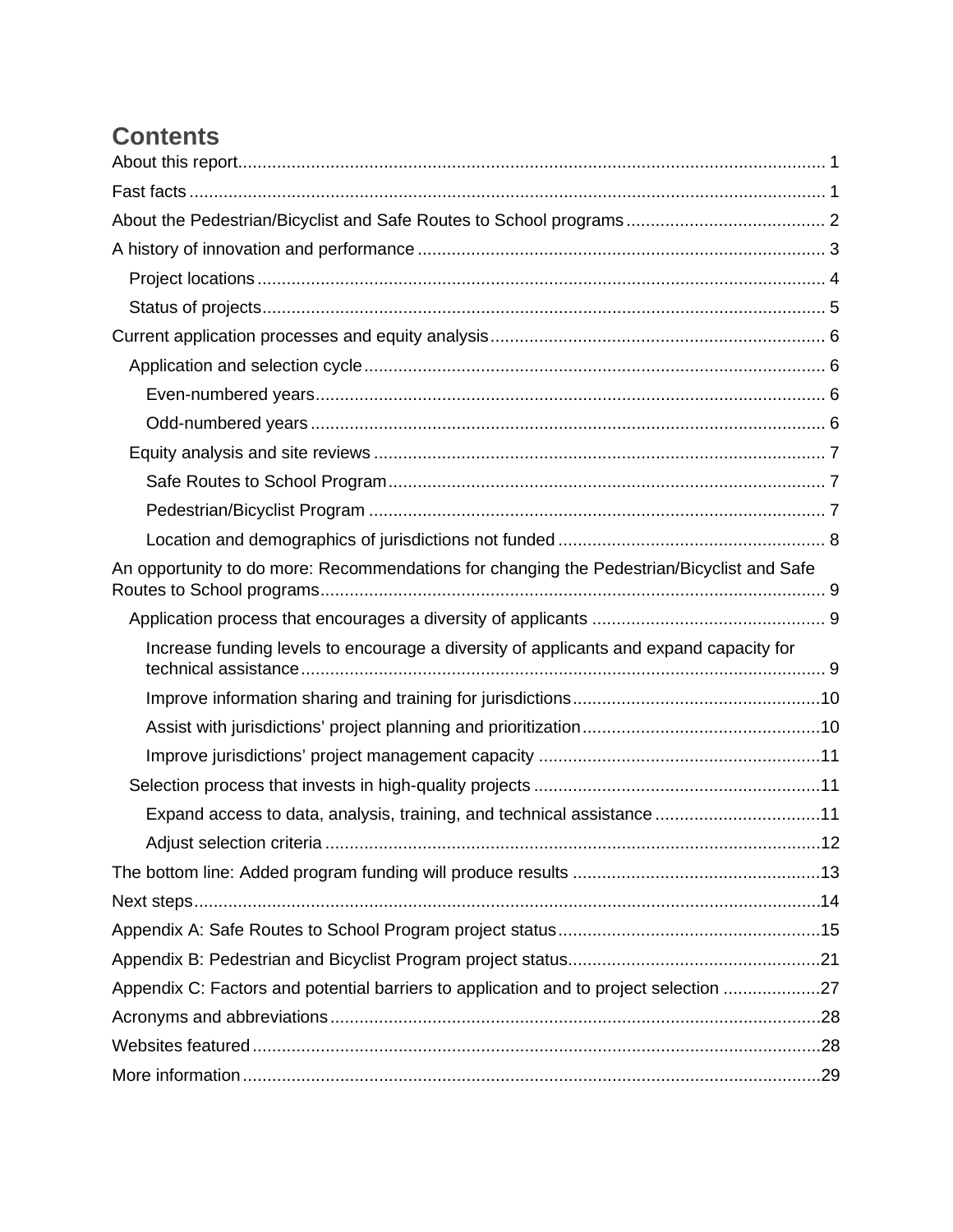# **About this report**

Each year, WSDOT submits a report to the Legislature on the Pedestrian/Bicyclist and Safe Routes to School programs. This year's report includes:

- A brief overview of the programs including the application and selection processes.
- Recommendations for changes to the application and selection processes to increase the diversity of participating jurisdictions (as directed in 2021-2023 Transportation Budget [\(SSB 5156,](https://lawfilesext.leg.wa.gov/biennium/2021-22/Pdf/Bills/Session%20Laws/Senate/5165-S.SL.pdf) Sec. 311(3)).
- A status report on funded projects.

## **Fast facts**

- Since 2005, the Pedestrian/Bicyclist and Safe Routes to School programs have improved pedestrian and bicyclist safety and mobility across Washington.
- A 2019 analysis of all projects found a 36-44 percent decrease in bicyclist and pedestrian crashes at project sites.
- A 2020 review of 94 Safe Routes to School program projects found that most projects showed increases in students walking to/from school and 40 projects showed increases in the number of students biking.
- That same review found that on average, schools with Safe Routes to School projects had a 33 percent increase in the number of students walking and a 104 percent increase in the number of students biking.
- Since 2005 when the Legislature began funding the Pedestrian/Bicyclist and Safe Routes to School programs, WSDOT has received 1,872 applications for projects requesting \$1.03 billion. The Legislature has funded 478 of these projects, totaling \$251 million in state and federal funds.
- In their most recent funding cycle, the Pedestrian/Bicyclist and Safe Routes to School programs received 242 applications requesting nearly \$190 million – the most funding requested to date. Of this total, for the 2021-2023 biennium, the Legislature provided approximately \$47.5 million in state funding for 51 Pedestrian/ Bicyclist and Safe Routes to School projects across the state.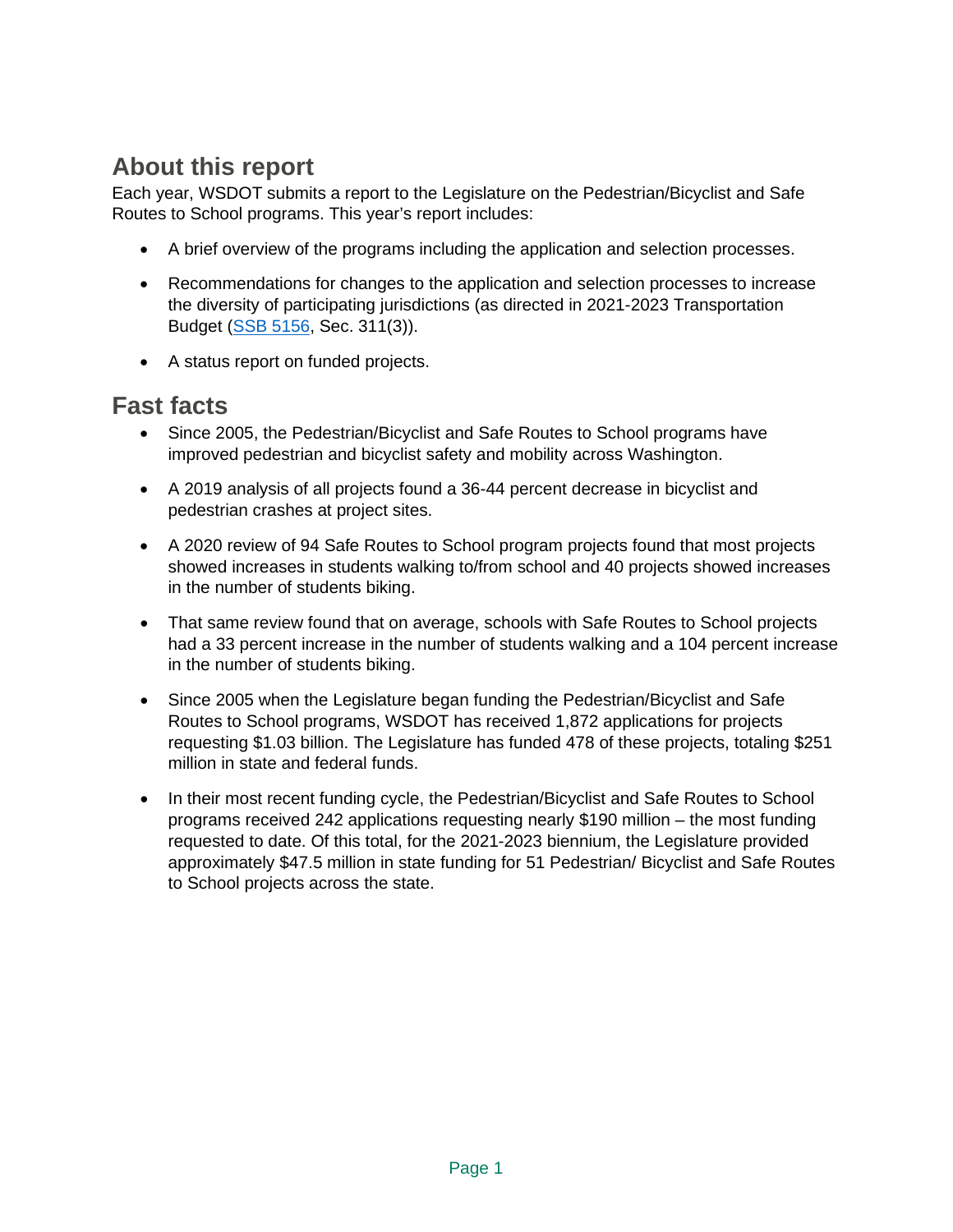# **About the Pedestrian/Bicyclist and Safe Routes to School programs**

As directed by statute, the primary objectives of the Pedestrian/Bicyclist and Safe Routes to School programs administered by WSDOT are to improve pedestrian and bicyclist safety and mobility and increase active transportation trips. Projects include:

- Pedestrian and bicyclist paths.
- Sidewalks.
- Crossing improvements.
- Speed management.
- Education and encouragement in the Safe Routes to School program.

Pedestrian/Bicyclist and Safe Routes projects help Washington to be a leader in pedestrian and bicyclist safety and mobility, earning Washington a reputation as the League of American Bicyclists' [No. 1 "Bicycle Friendly State"](http://bikeleague.org/sites/default/files/BFS2015_Washington.pdf) and No. 4 [among states](https://www.saferoutespartnership.org/sites/default/files/srp-report-card-2020/srp-report-card-2020-washington.pdf)  [supportive of walking, bicycling, and physical activity for children](https://www.saferoutespartnership.org/sites/default/files/srp-report-card-2020/srp-report-card-2020-washington.pdf)  [and adults](https://www.saferoutespartnership.org/sites/default/files/srp-report-card-2020/srp-report-card-2020-washington.pdf) from the Safe Routes to School National Partnership in 2020.

And there's still more the Pedestrian/Bicyclist and Safe Routes to School programs can do. By ensuring all communities have a chance to compete effectively for a level of funding that meets more of the identified needs, the programs can better deliver a safer and more walkable and rollable transportation system. Such changes support the state's transportation policy goals and other goals in state law with an emphasis on clean air, reductions in vehicle miles traveled, health, and equity.

Recommended changes to the programs:

- Increase funding levels to encourage a diversity of applicants and expand capacity for technical assistance.
- Improve information sharing and training for jurisdictions.
- Assist with jurisdictions' project planning and prioritization.
- Expand access to data, analysis, training, and technical assistance.
- Adjust selection criteria to increase weighting for equity without sacrificing safety and project quality.

*Improved infrastructure connections for pedestrians and bicyclists benefit everyone:* 

*Research has found that students who walk or bike to school arrive more ready to learn.*

*Safer and more accommodating infrastructure invites more people to choose and use active transportation.*

*Good design helps drivers navigate more safely where people are walking, rolling, and bicycling.* 

*Improvements help stimulate economic revitalization and support healthy community initiatives.*

*Parents driving children to and from school contribute to morning and afternoon traffic congestion..* 

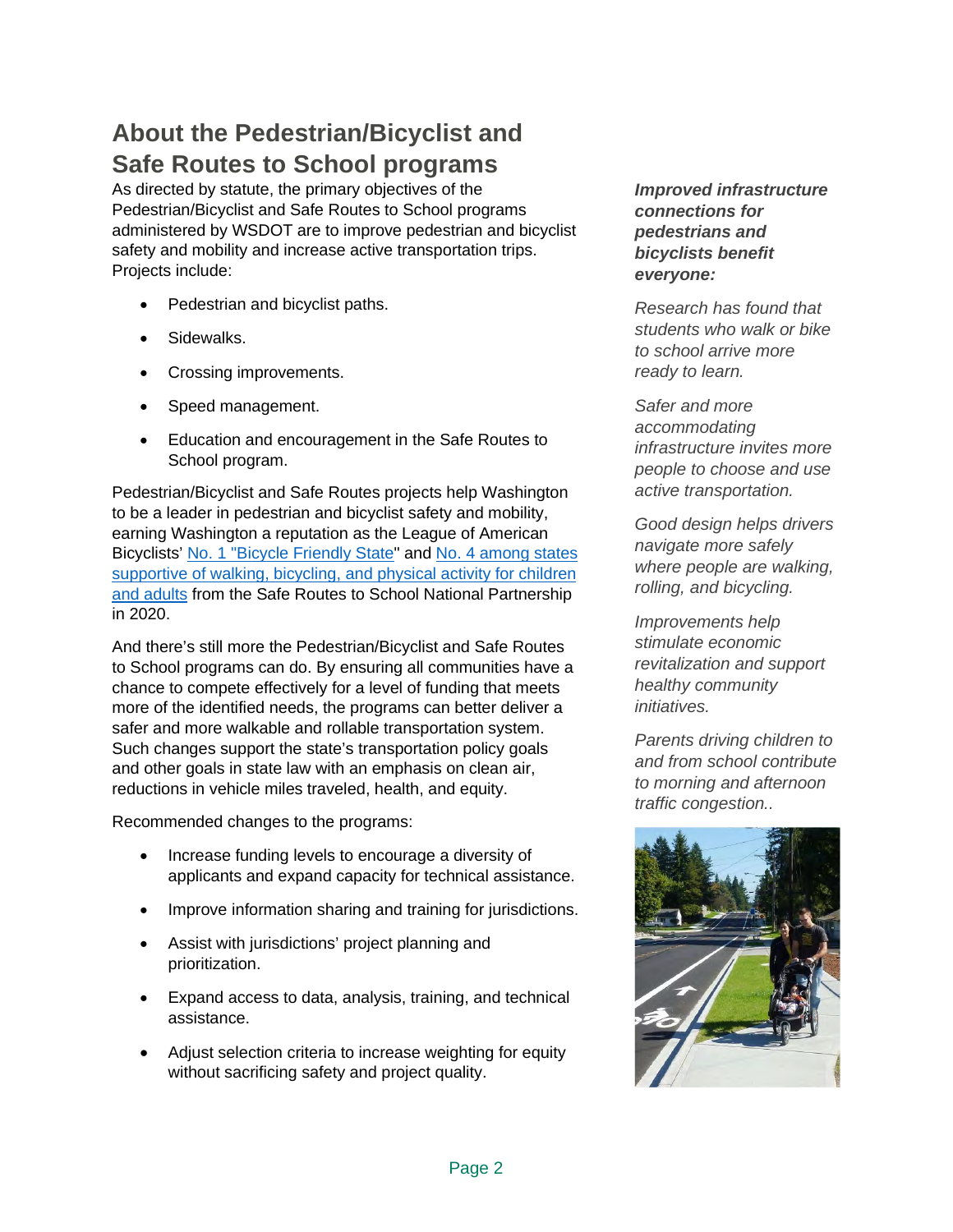# **A history of innovation and performance**

For more than 15 years, the Pedestrian/Bicyclist and Safe Routes to School programs have helped make Washington a national leader in pedestrian and bicyclist safety and mobility.

Walking and bicycling trips have been growing faster than the state's population growth since 2009, showing that a larger percentage of Washingtonians are using active transportation. Washington ranks ninth in the nation for the percentage of commuters walking or biking to work, and in 2017 around 85 percent of public transportation users in the state reported walking or bicycling to access transit.<sup>[1](#page-4-0)</sup> WSDOT's [COVID-19 Multimodal Dashboard](https://wsdot.wa.gov/about/covid-19-transportation-report/dashboard/act/default.htm) continues to show walking and cycling rates averaging above 2019 and 2020 levels.

All Washingtonians are pedestrians at one time or another – to get to work and school, to reach transit, shop along Main Street, or just to get some fresh air and greet their neighbors. Pedestrians include those who walk or use a variety of tools such as wheelchairs, scooters, and other rolling devices. Some people are pedestrians by necessity while others might choose to make more active trips if they felt the infrastructure was safer and more inviting. Helping to make more pedestrian trips possible can improve personal health, wellbeing, and community connection; reduce traffic congestion; and protect the environment.

Bicycle commuting plays a key role in the state's transportation system either as part of a bikeplus-transit trip or the trip itself. More people are choosing to avoid traffic congestion by biking to work. Some do their shopping and errands by bicycle or bike to school with their children. Bike tourism contributes significantly to the state's outdoor economy because bike travelers spend more money per day at local businesses than motoring travelers. By choosing to bike, people are also working exercise into their transportation time. In fact, bicycling is such a big part of our state's culture that Washington has been the League of American Bicyclists' No. 1 "Bicycle Friendly State" every year since the designation began in 2008.

As practices in design for safety, mobility, and accessibility have evolved WSDOT has kept pace, updating trainings and providing direct technical assistance to jurisdictions to encourage submission of high-quality and effective projects. In those jurisdictions that have had the capacity to apply successfully, people benefit every day from past program investments on the ground.

<span id="page-4-0"></span><sup>&</sup>lt;sup>1</sup> 2017 National Household Travel Survey—the most recent year of data available.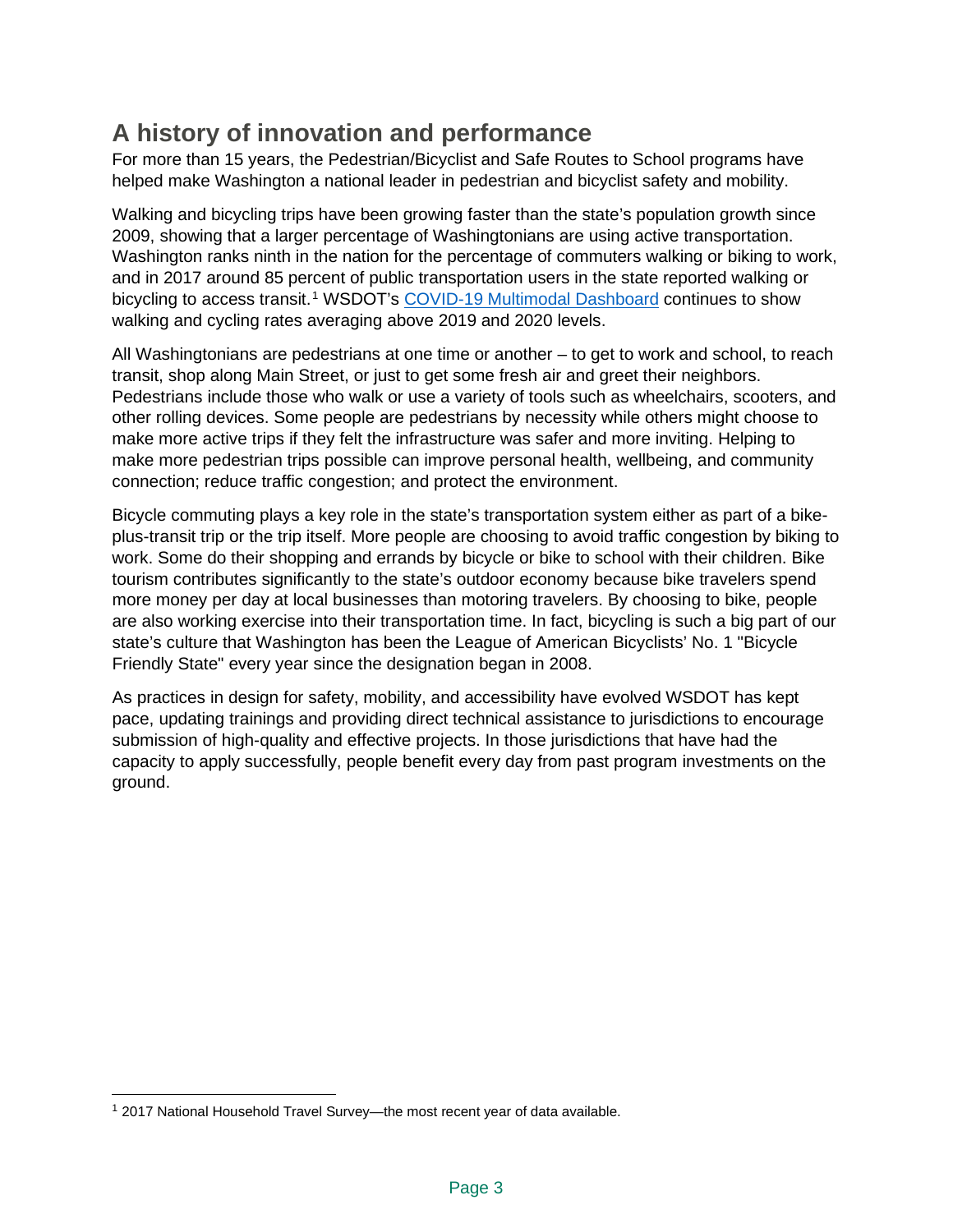

Since 2005 the Pedestrian/Bicyclist and Safe Routes to School programs have funded projects across Washington state. The following maps show project locations from 2015-2021.







## **Project locations**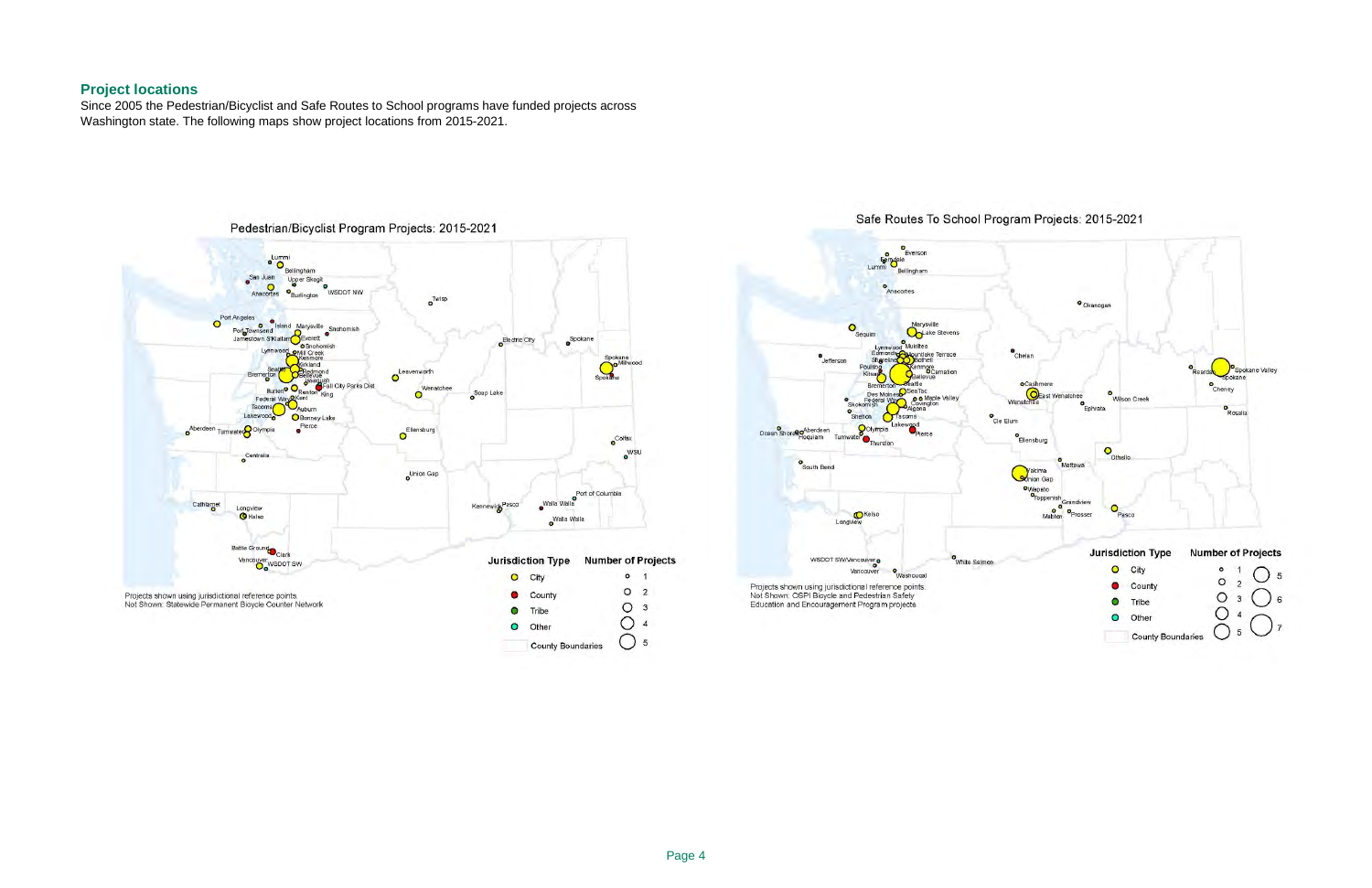## **Status of projects**

Pedestrian/Bicyclist and Safe Routes to School projects deliver performance.

Since their beginning in 2005, the programs' recipients have completed 327 projects, 70 percent of awarded projects. An additional 98 projects are underway, including some of the 51 projects selected for the 2021-23 cycle. In the history of the programs, only 7 projects have been cancelled.

The following charts show the status of projects from 2015-2021.

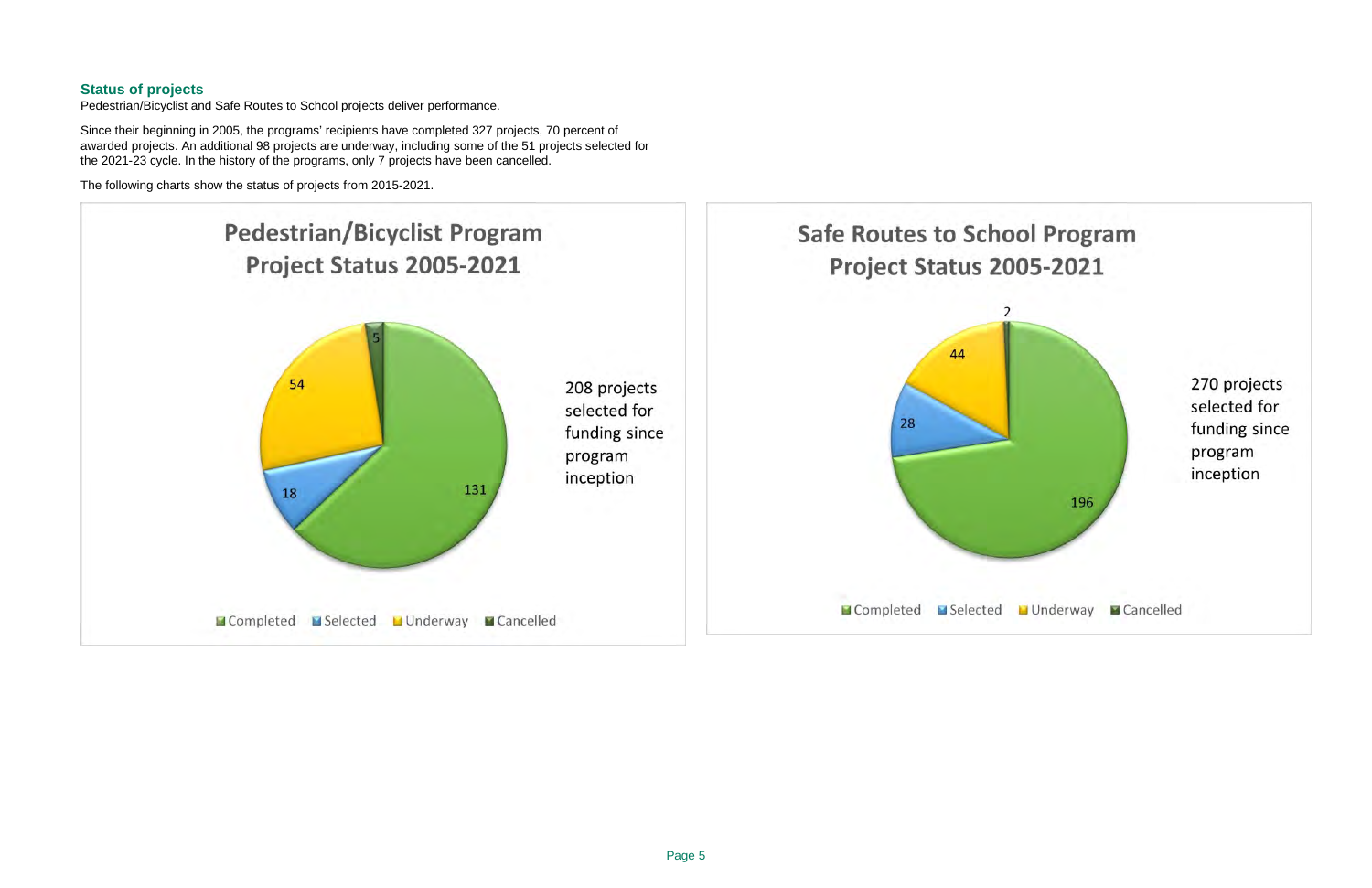# **Current application processes and equity analysis**

Of the 281 incorporated cities and towns in Washington,125 (45 percent) have applied and received funding as of 2021. Of the 39 counties, 19 have applied and received funding. Of the 29 federally recognized tribes, 21 have applied and received funding.

## **Application and selection cycle**

The current Pedestrian/Bicyclist and Safe Routes to School application and selection cycle, from a high level, involves the following steps:

- 1. Data analysis to identify patterns in locations associated with crashes or potential crash exposure.
- 2. Providing information about the programs to potential recipients.
- 3. Applying a rigorous and peer-reviewed evaluation process to applications.
- 4. Facilitating steps to deliver funding awards to successful applicants so they can begin their projects.

Following each cycle WSDOT staff review the process results, recommendations from the external review committee, and other lessons learned to update and improve the process for the next cycle.

The following are more specific application and selection processes for even- and odd-numbered years:<sup>[2](#page-7-0)</sup>

**Even-numbered years**

- 1. January-February: Call for projects.
- 2. March-April: Webinar explaining process for potential applicants.
- 3. April-May: Deadlines for public agencies and tribes to submit applications.
- 4. May-July: Staff and external committee review/rank applications.
- 5. August-October: Site visits to top-tier projects and others identified for additional review.
- 6. Dec. 1: WSDOT submits ranked list to Legislature.

**Odd-numbered years**

- 1. Legislature sets funding level.
- 2. After session when funding level is final: WSDOT confirms project details for those that will receive awards.
- 3. Beginning July 1: WSDOT notifies applicants of award amounts.
- 4. August-September: Data analysis for next application and selection cycle.
- 5. October-November-December: Outreach to cities, counties, and tribes prioritized based on data analysis. Technical assistance available from Active Transportation Division staff up until call for projects is released.

<span id="page-7-0"></span><sup>2</sup> This was the pre-pandemic standard schedule. 2020 and 2021 schedules were affected by the pandemic; 2022 will also be affected to some extent.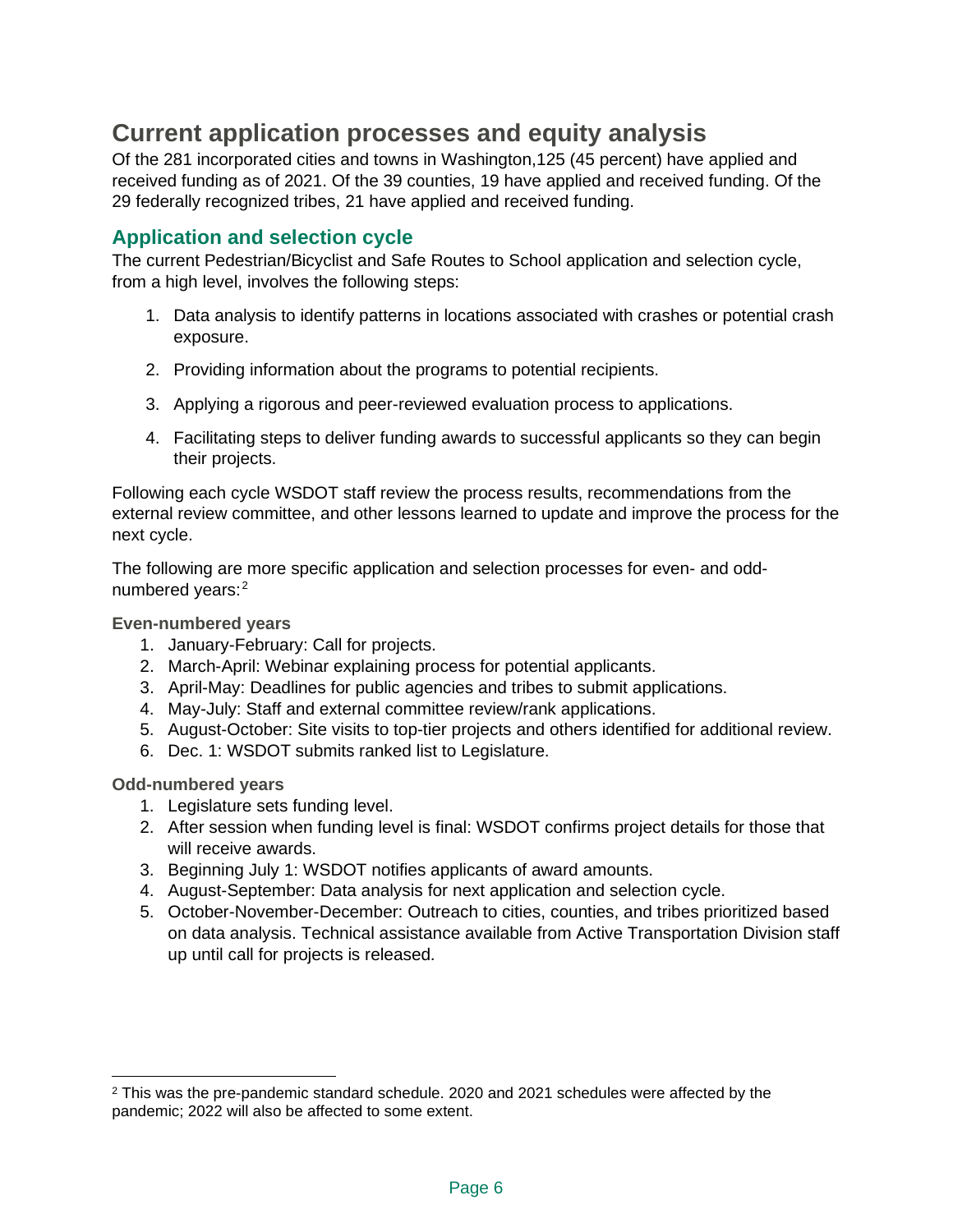### **Equity analysis and site reviews**

In preparation for the 2020 Pedestrian/Bicyclist and Safe Routes to School programs call for projects, WSDOT staff prioritized outreach and technical assistance to jurisdictions identified as having any of the following characteristics:

- Crash history above average for population size.
- Equity criteria for race, poverty, or disability above the statewide average.
- No history of successful application.

Staff contacted these jurisdictions to offer specific data analysis and technical assistance. Some took advantage of the opportunity, others did not. In the end, the decision of which projects to submit rests with the applicant. Most applications received in the 2021-23 cycle were not at locations that scored high on equity criteria.

When WSDOT receives applications, staff analyze demographic data from the US Census to identify equity characteristics for project locations including race, disability, and poverty. Staff conducted an analysis of applications received for the 2021-23 cycle to identify factors that affected the outcomes for locations that score high on these equity factors. Projects that scored high on equity, but not on other criteria, scored lower for a variety of reasons including project quality, safety effectiveness of proposed designs, deliverability, or value. This analysis established the basis for the recommendations in the following sections.

Staff also conducted site reviews for the highest scoring projects and those in the next tier below the highest scoring projects that scored high on equity. WSDOT staff provided feedback during site reviews to improve application quality, which could change a given project's ranking within the overall list. Some applicants adjusted their proposal at this stage; others chose not to.

#### **Results from the 2021-23 cycle**

#### *Safe Routes to School Program*

Out of 125 applications, 48 total scored in the top half of points for equity, more than 38 percent of all applications. These applications made up over half of the awarded projects.

#### *Pedestrian/Bicyclist Program*

Out of 107 applications, 18 scored in the top half of points for equity, almost 17 percent of all applications. These applications made up almost 40 percent of awarded projects.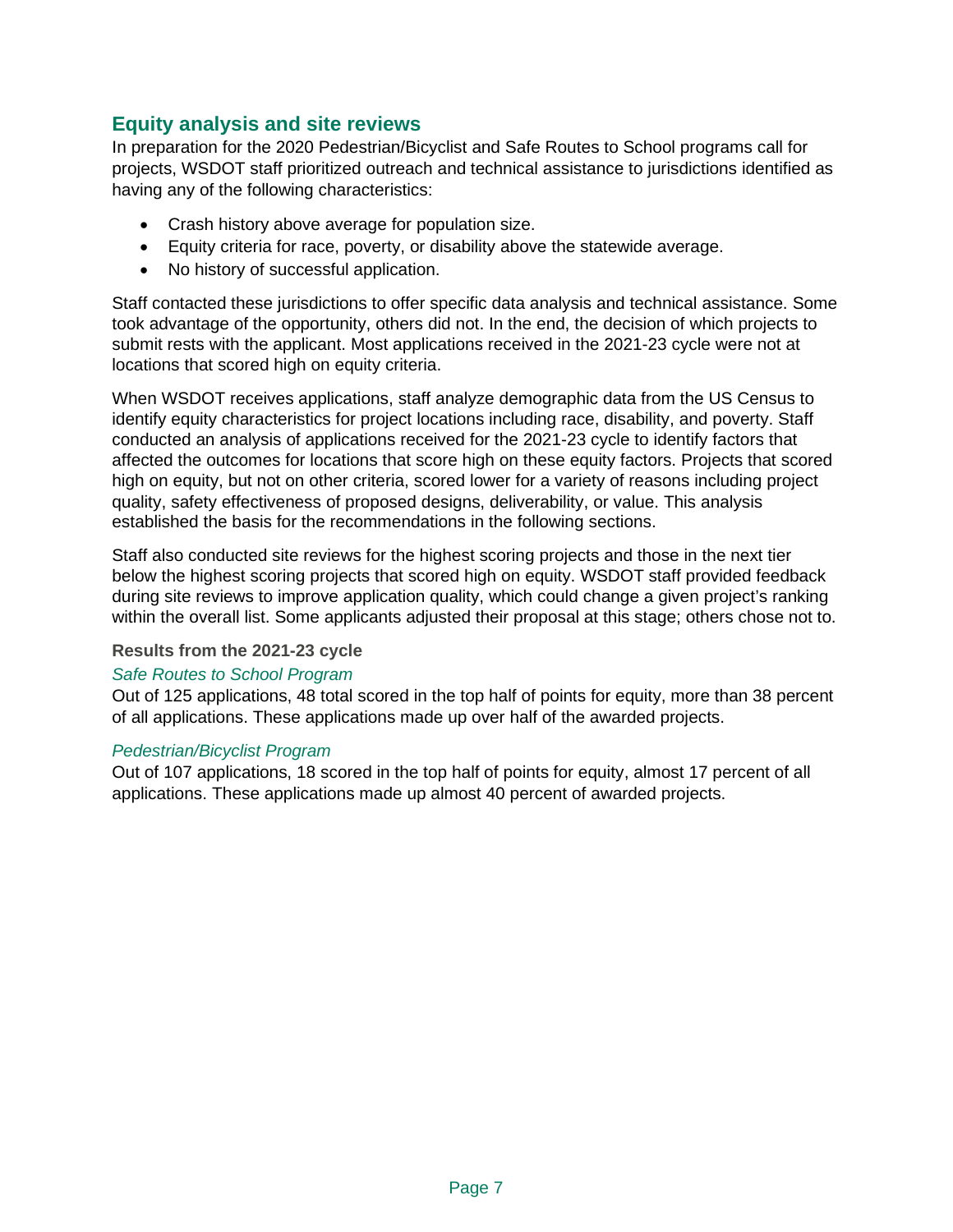**Location and demographics of jurisdictions not funded**

Of the 281 incorporated cities and towns in Washington,125 (45 percent) have applied and received funding as of 2021. Of the 39 counties, 19 have applied and received funding. Of the 29 federally recognized tribes, 21 have applied and received funding.

The following map and chart show the location and demographics of jurisdictions not funded by the programs



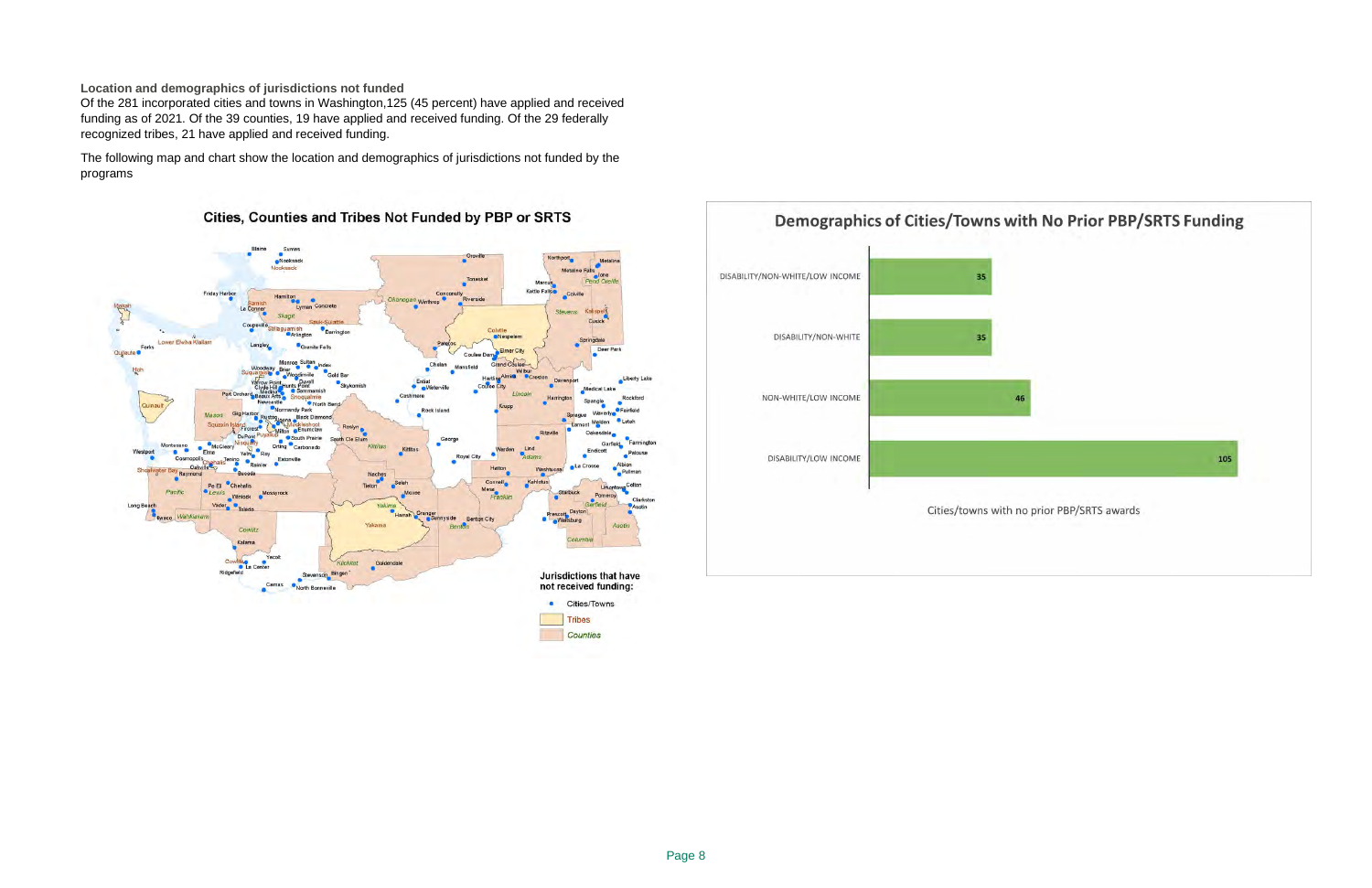# **An opportunity to do more: Recommendations for changing the Pedestrian/Bicyclist and Safe Routes to School programs**

In its 2021 session, the Legislature asked WSDOT to recommend changes to the application and selection processes in the Pedestrian/Bicyclist and Safe Routes to School programs with the goal of increasing participation by a greater diversity of jurisdictions.

To prepare the recommendations in this report, WSDOT used an analysis of:

- Outreach and technical assistance efforts in 2020.
- Resulting 2021-2023 applications and awards.
- Surveys, interviews, and other engagement with stakeholders.
- Experience with challenges and successes of past funding applicants and recipients.

Appendix C illustrates a flow of factors and potential barriers to application and to project selection.

Potential changes to the programs are discussed below in two categories: application process and selection process changes. Within these categories, recommendations are organized by changes that can be made with current capacity and changes that could be made with added funding.

#### **Application process that encourages a diversity of applicants**

Far and away the predominant issue raised by jurisdictions, both those that do and those that do not participate, was the funding levels of these programs compared with the number of applications submitted. Knowing how competitive the programs are, potential applicants decide not to invest their limited available time to identify projects or prepare an application. The total available funding also limits the number of high-quality projects that can receive an award.

Administrative changes to the programs' processes, enhanced capacity for technical assistance, and an increase in the available funding to enable awards to more projects would help the programs deliver a safer and more walkable and rollable transportation system for all people in Washington.

**Increase funding levels to encourage a diversity of applicants and expand capacity for technical assistance**

The competitive nature of both programs due to funding limitations was the number one barrier to participation identified by jurisdictions. At current projected funding levels, the programs can only award to around 20 percent of applicants. Without an increase in funding levels, inviting more applicants will make the program prohibitively competitive, ultimately discouraging potential applicants.

Several of the recommendations for changes in the application and selection processes also require WSDOT and jurisdictional staff time. Staff who manage this program for WSDOT already work at full capacity. WSDOT can initiate some recommendations in the 2022 call for projects, monitor and evaluate, and include the results in the 2022 program report to the Legislature. Other recommendations require additional staff to provide effective support and technical assistance to applicants throughout the process.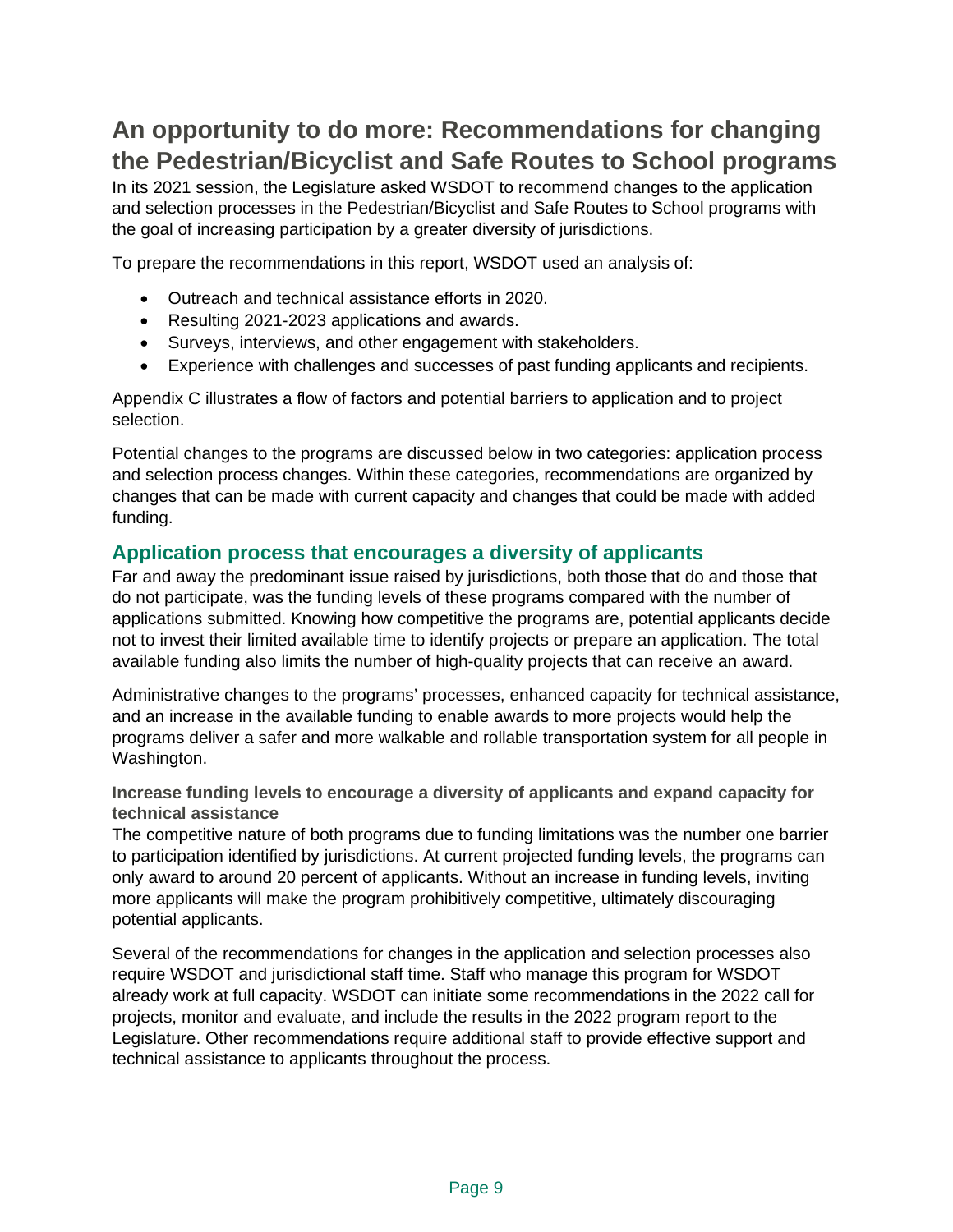**Improve information sharing and training for jurisdictions**

Some jurisdictions lack information about the availability of the Pedestrian/Bicyclist and Safe Routes to School programs, how to prepare an application, and best practices in developing project designs.

#### *With current capacity*

WSDOT staff plan to make the following changes to the call for projects in 2022 to improve information sharing and training for jurisdictions:

- Increase communication about the programs through direct outreach and through organizational partners.
- In addition to the standard webinar, conduct workshops on the programs to walk jurisdictions through the application process.
- Continue training on best practices in project design.

#### *With additional funding for new staff*

With new funded staff, WSDOT could assist overburdened jurisdictions with design and treatment selection, cost estimates, and scheduling. This assistance should increase applications from jurisdictions that have not participated in the past, and enable jurisdictions to submit higher quality applications that have a greater chance of being funded.

#### **Assist with jurisdictions' project planning and prioritization**

Some jurisdictions lack current plans needed to identify specific project needs or are not currently prioritizing active transportation improvements. Many have also recently completed an ADA Transition Plan that may need to be integrated with their active transportation plans.

The Safe Routes to School program does not currently accept development/design-only proposals because this work cannot be funded with federal dollars that provide part of the total award level. Using state funding, the Pedestrian/Bicyclist Program does fund such proposals, which enable applicants to submit projects for construction funding in future cycles of these and other programs.

#### *With current capacity*

WSDOT staff plan to make the following changes to the call for projects in 2022 to improve project planning and prioritization:

- Using state funding, add development/design-only as an option in the Safe Routes to School program to fill the pipeline with projects that can apply for construction funding in the future.
- Coordinate with the WSDOT Local Programs' City and County Safety Plans and Local Technical Assistance programs to offer data, training, and examples for plans that address active transportation needs within a Safe System Approach.

#### *With additional funding for new staff and consultants*

With added funding for WSDOT staff and consultants, WSDOT could deliver workshops and planning efforts that support the creation and update of local plans to enable jurisdictions to identify and prioritize locations in need of improvements. This would support increased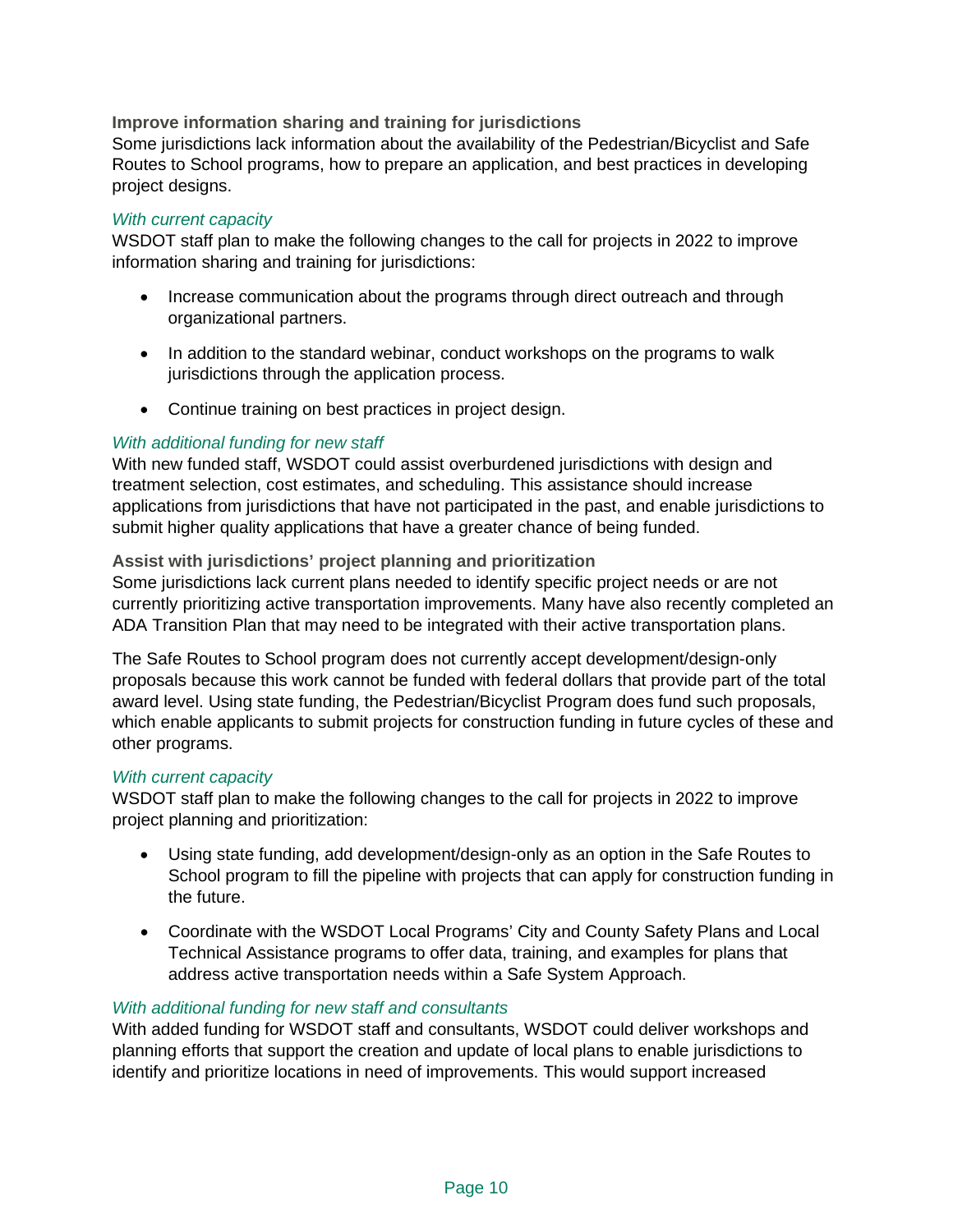alignment across local, regional, and state plans and projects, and would improve their ability to apply to a variety of funding sources.

**Improve jurisdictions' project management capacity** Some jurisdictions do not have the time or capacity to manage a project if it were funded.

#### *With current capacity*

WSDOT staff plan to engage with jurisdictions and the organizations representing them to identify specific and actionable recommendations to improve project management capacity to the extent feasible within the scope of these programs.

#### **Selection process that invests in high-quality projects**

Some of the same issues that present barriers to application (i.e., the capacity to plan and develop high-quality projects) also create barriers to selection. Without added investment in WSDOT staff capacity and technical assistance, increasing the sheer number of applications from jurisdictions that have not applied in the past or have not received awards in past cycles has the potential for negative effects for jurisdictions:

- If changes do not also increase the opportunity for these applicants to submit a successful application, they may invest time on applications with little chance of success because of the increase in the total number submitted.
- If funding goes to jurisdictions that may have challenges delivering successful projects, this may negatively affect program project delivery.
- If jurisdictions are unsuccessful in project delivery, this may affect their competitiveness for future awards from WSDOT.
- With more total applications submitted, WSDOT staff capacity for application review will act as a constraint on the site visits that are an important element of the selection process.

Additionally, local partners submit applications in each cycle for projects on state highways that often rank high on safety needs. These applications demonstrate that local partners prioritize these projects over those on their local streets, highlighting the role a state highway can play in a local walk/bike network, either as a critical connection, as the only route available, or as a barrier to mobility. It also points to the importance of aligning local, regional, and state plans and projects so WSDOT can incorporate needed improvements into future programs and projects as possible.

WSDOT has no programmatic funding dedicated to active transportation safety and mobility that the agency can use to supplement other program or project funds to complete multimodal connections where prioritized by local partners. The [2021 update to the State Active](https://wsdot.wa.gov/construction-planning/statewide-plans/active-transportation-plans)  [Transportation Plan](https://wsdot.wa.gov/construction-planning/statewide-plans/active-transportation-plans) provides more information on this topic and an analysis of state routes and their role in local/regional active transportation networks.

**Expand access to data, analysis, training, and technical assistance** Recommendations below address an essential component of capacity-building and development that will serve jurisdictions well in applications to other funding sources as well as to the Pedestrian/Bicyclist and Safe Routes to School programs.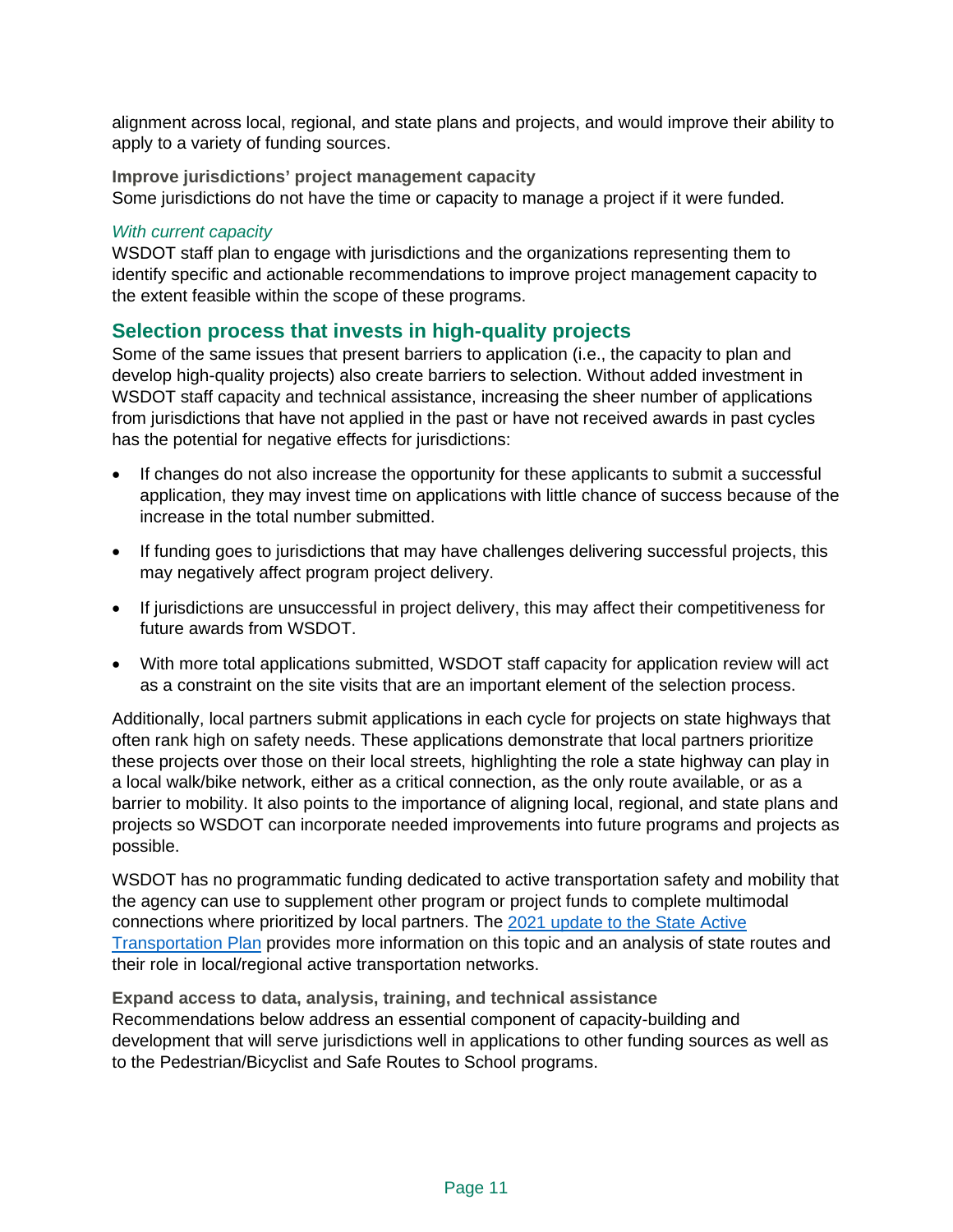#### *With current capacity*

WSDOT staff plan to make the following changes to project selection in 2022 to expand access to data, analysis, training, and technical assistance:

- Encourage applicants to use the Washington State Department of Health [Washington](https://www.doh.wa.gov/DataandStatisticalReports/WashingtonTrackingNetworkWTN)  [Tracking Network](https://www.doh.wa.gov/DataandStatisticalReports/WashingtonTrackingNetworkWTN) to identify locations that will score high on equity and consider projects in these places.
- Incorporate equity analysis into the safety and crash data analysis provided to targeted agencies selected for early technical assistance based on equity criteria.
- Continue and expand trainings and workshops.
- Provide data and training specific to active transportation in coordination with WSDOT Local Programs' City and County Safety Program.

#### *With additional funding for new staff and consultants*

- Provide targeted technical assistance to high-need communities identified early in the cycle, including guidance for selection of appropriate designs.
- Develop toolkits and templates for design selection, cost estimating, and scheduling.

#### **Adjust selection criteria**

WSDOT scores Pedestrian/Bicyclist and Safe Routes to School projects in five categories:

- Safety
- Equity
- Value
- Project quality
- Deliverability

Safety weighting is the most critical for project ranking. WSDOT does not recommend a change to this element. However, WSDOT can increase the weighting for equity without compromising the importance of safety and project quality. WSDOT staff will make changes and monitor the effects on outcomes for participating jurisdictions and project effectiveness in contributing to program goals.

#### *With current capacity*

WSDOT staff plan to make the following changes to the project selection in 2022 to adjust selection criteria:

- Increase weighting of equity consideration.
- Group applicants of similar size/type and score them relative to each other for project cost, population, and other characteristics.
- Eliminate availability of matching funds as an element of consideration for first-time applicants and for those applying for low-cost projects below a specific dollar figure.<sup>[3](#page-13-0)</sup>

<span id="page-13-0"></span><sup>&</sup>lt;sup>3</sup> Fewer local match dollars will decrease the total possible number of awards unless total funding for the programs increases.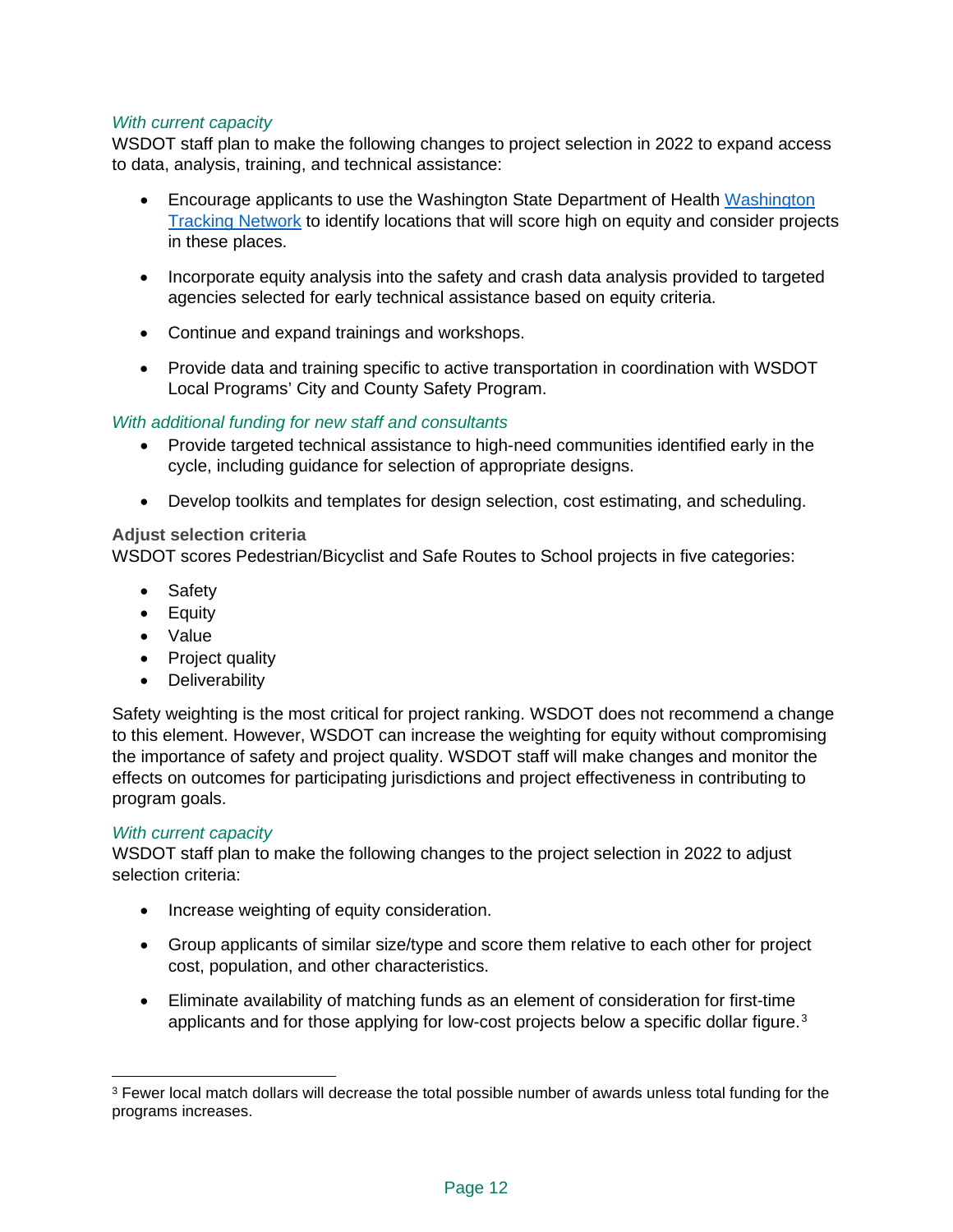#### *With additional funding for new staff and more projects*

- Consider a set-aside for first-time applicants or jurisdictions meeting other criteria.[4](#page-14-0)
- Develop coordinated plans, priorities, and proposed timelines for improvements on state routes needed to complete the pedestrian/bicyclist networks within a jurisdiction. Identify opportunities and funding sources that can enable completion of these improvements, potentially in conjunction with other WSDOT programs and projects.

## **The bottom line: Added program funding will produce results**

In each of the past five years, the number of pedestrians killed on Washington roads has increased, more than doubling since 2013 and appearing to reach a new high in 2020.<sup>[5](#page-14-1)</sup> Even though this rate of increase in pedestrian fatal and serious injuries is comparable to many other states, WSDOT is eager to improve safety to achieve the state's Target Zero goal of zero traffic deaths and serious injuries, meet federal performance standards, and most importantly, to save lives.

To this end, the Pedestrian/Bicyclist and Safe Routes programs have proven effective in reducing crashes. They have not been enough to meet the growing need.

In the 2021-2023 grant cycle, the Pedestrian/Bicyclist and Safe Routes programs received 242 applications requesting approximately \$190 million. While the Legislature provided around \$47.5 million in funding for 51 of these proposed projects, there is still a great deal needed to make every person in Washington safe while walking and rolling.



#### <span id="page-14-0"></span><sup>4</sup> WSDOT does not recommend this as an early action. Capacity-building should precede this action so only applications from jurisdictions prepared to take on the project management requirements may have access to the set-aside.

<span id="page-14-1"></span><sup>5</sup> 2020 preliminary figures from WSDOT Transportation Data, GIS & Modeling Office.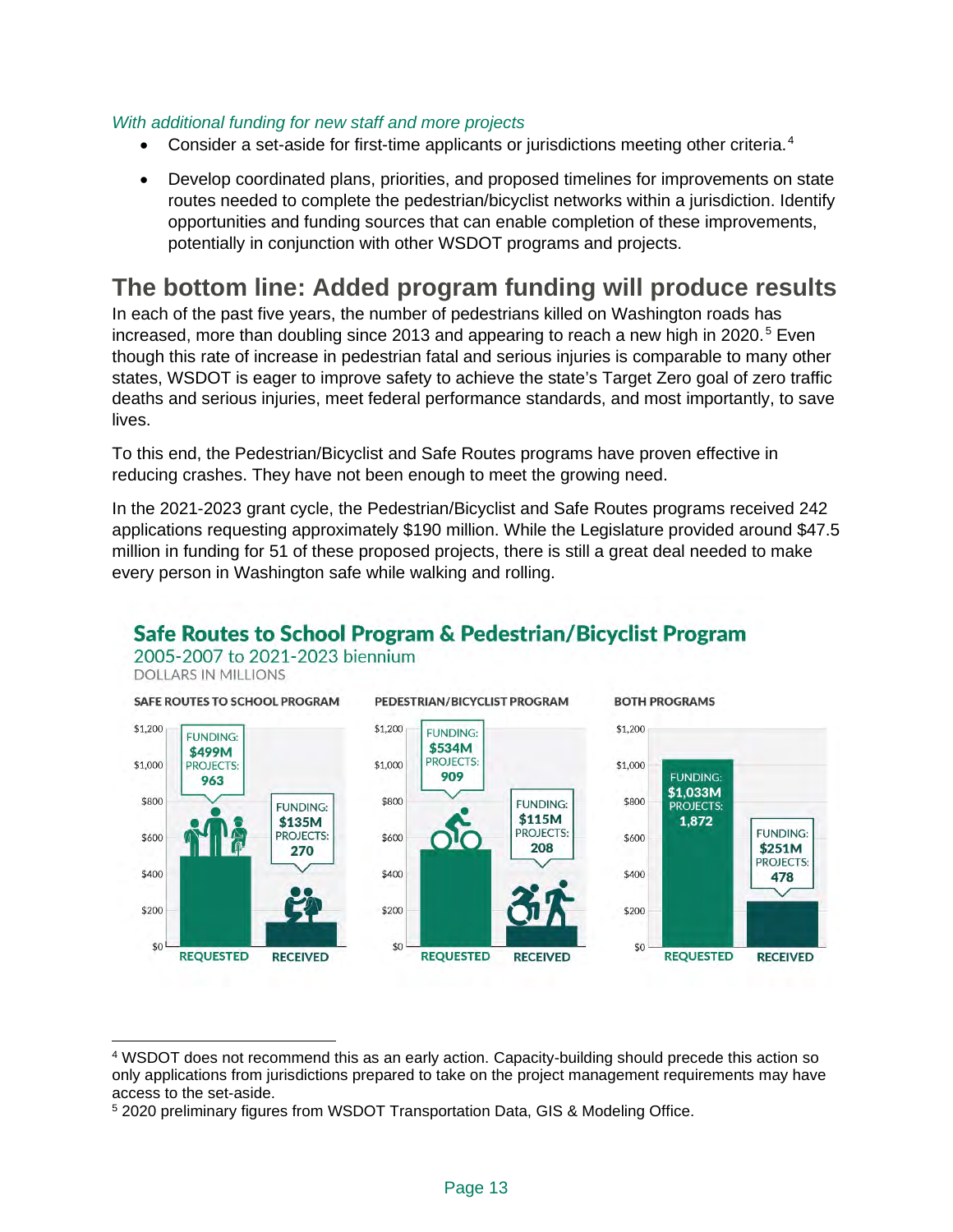## **Next steps**

Before the call for projects in early 2022, WSDOT will take the following actions to the extent feasible with current staff capacity:

- Increase communications directly and through partners.
- Publicize availability of the Washington Tracking Network as a resource for equity data.
- Provide additional training.
- Provide additional data analysis.
- Provide targeted technical assistance.
- Engage jurisdictions and the organizations representing them to identify additional specific, actionable recommendations for barriers to participation.
- Add a development/design-only option within the state-funded Safe Routes to School program.
- Develop and test an evaluation approach that groups similar jurisdictions for comparison; evaluate outcomes for all types of recipients.
- Adjust weighting within project selection to increase emphasis on equity without decreasing emphasis on safety and project quality.

Staff will monitor, evaluate, and report results of actions to the Legislature by Dec. 1, 2022.

Several recommended actions would require additional funding to implement. WSDOT awaits legislative direction and looks forward to working with all stakeholders to continue to improve and enhance these essential programs.

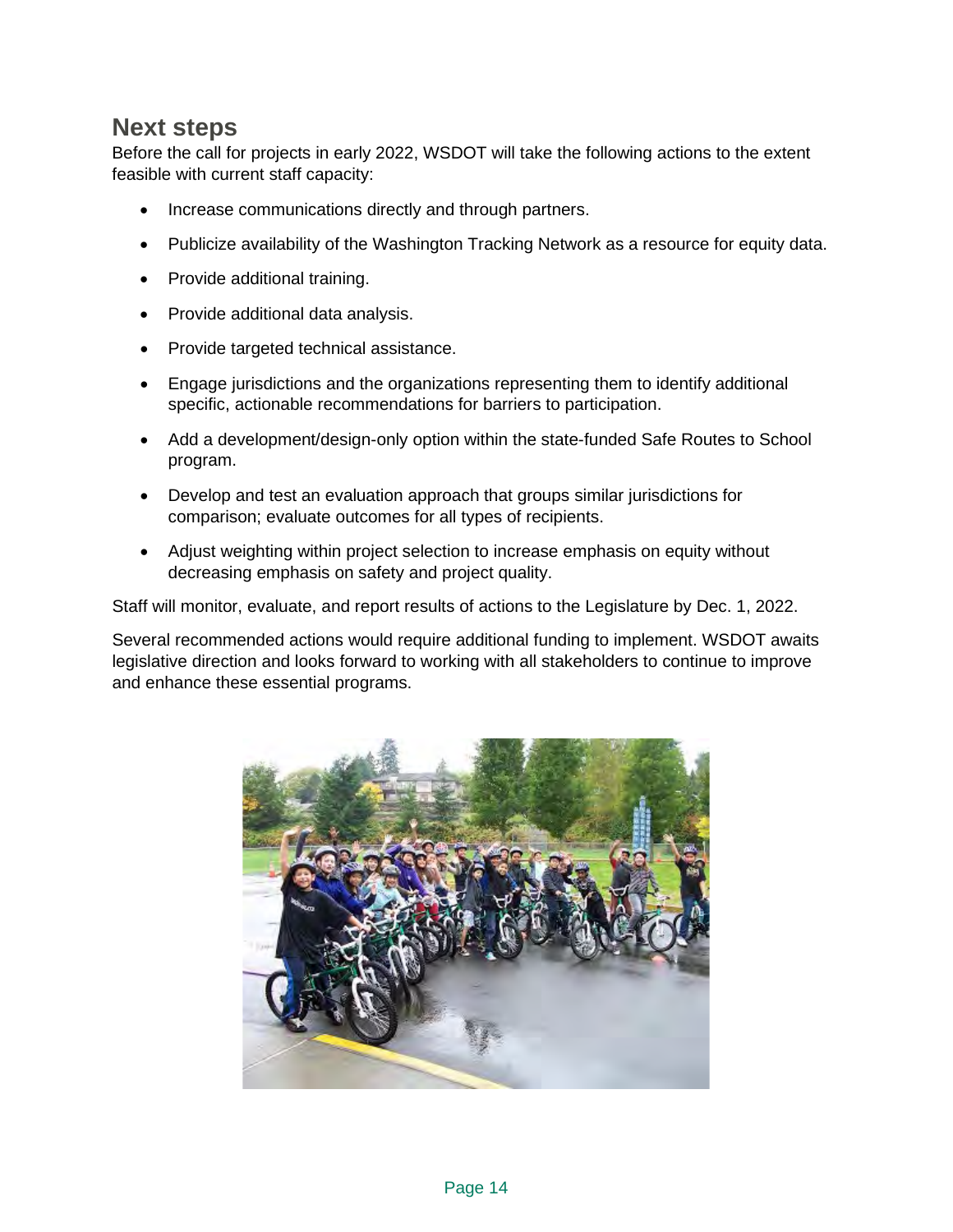bike lane, curb extensions, planter strip, driveways, provements and high visibility crosswalks.

sidewalk, rectangular rapid flashing beacons and ADA

hination), reduced curb radii, lane width reduction, raised signs, ADA curb ramp retrofits, sidewalk with curb and curb.

dewalk, planter strip, curb, gutter, boardwalk stream encouragement, walking school bus and enforcement.

extensions, marked crosswalk (includes illumination), pp bars, rectangular rapid flashing beacon, raised road reconfiguration, ADA curb ramp retrofits, audible ard conversion, bicycle wayfinding signs and markings, th curb, safe routes to school walk or bike outes to school safety education program, and removal

ke lanes, planter strip, curb, gutter, storm water an railings, ADA curb ramps, crosswalks, and speed

ke lanes, curb, gutter, storm water drainage, ADA curb rapid flashing beacons, and crosswalk flags.

ke lane, curb, gutter, storm water drainage, ADA curb gs, rectangular rapid flashing beacons, and signs.

2015 Bremerton 35 Kitsap Lake Elementary Surb, gutter, ADA curb ramps, crosswalk, illumination, ns, raised crosswalk, school speed zone flashing er drainage.

beacons, and school speed zone signage.

ashing beacon signs, advanced crosswalk flashing

2015 unter, Crosswalk markings, signs, streetlights, Phase II 131,600 underway The project includes sidewalks, eacons, no parking zone, education, encouragement

Imps, crosswalk markings, crosswalk flashing beacons, on, extend bike lane.

 $\overline{u}$ rb, gutter, curb ramps, crosswalk pavement marking, nd curb extension.

## **Appendix A: Safe Routes to School Program project status**

| Award<br>year | Location             | Legislative<br>district | <b>Project title</b>                                                                  | <b>Award amount</b> | <b>Status</b> | <b>Project description</b>                                                                                                                                                                                                                                |
|---------------|----------------------|-------------------------|---------------------------------------------------------------------------------------|---------------------|---------------|-----------------------------------------------------------------------------------------------------------------------------------------------------------------------------------------------------------------------------------------------------------|
| 2019          | Aberdeen             | 19                      | Stevens Elementary Pedestrian Improvements                                            | 411,200             | Underway      | Road diet, sidewalk, curb, gutter, b<br>and curb ramps, storm water impro                                                                                                                                                                                 |
| 2017          | Bellevue             | 48                      | Sherwood Elementary and Interlake High School Non-Motorized<br>Safety Improvements    | 778,559             | Underway      | The project includes crosswalk, sid<br>curb ramps.                                                                                                                                                                                                        |
| 2021          | Bellevue             | 48                      | NE 18th and NE 21st Streets SRTS                                                      | 790,000             | Approved      | Marked crosswalk (includes illumin<br>intersection, school speed zone sig<br>buffer separation, sidewalk with cui                                                                                                                                         |
| 2015          | Bellingham           | 42                      | Cordata Safe Routes to School Program                                                 | 778,127             | Underway      | The project includes bike lane, side<br>crossing, streetlights, education en                                                                                                                                                                              |
| 2021          | Bellingham           | 42                      | <b>Parkview Elementary SRTS</b>                                                       | 1,620,000           | Approved      | Green pavement markings, curb ex<br>pedestrian crossing advance stop b<br>crosswalk, lane width reduction, roa<br>pedestrian signal, bicycle boulevard<br>standard bike lanes, sidewalk with<br>encouragement program, safe rout<br>of on-street parking. |
| 2017          | <b>Bothell</b>       |                         | 188th St Non-motorized Improvements                                                   | 672,600             | Underway      | The project includes sidewalk, bike<br>drainage, retaining wall, pedestrian<br>feedback signs.                                                                                                                                                            |
| 2017          | <b>Bothell</b>       | 1                       | 19th Ave SE/232nd St SE/23rd Ave SE Non-motorized<br>Improvements                     | 748,800             | Complete      | The project includes sidewalk, bike<br>ramps, crosswalks, rectangular rap                                                                                                                                                                                 |
| 2017          | <b>Bothell</b>       | 1                       | 7th Ave SE/88th Ave NE Non-Motorized Improvements                                     | 610,200             | Complete      | The project includes sidewalk, bike<br>ramps, crosswalk, crosswalk flags,                                                                                                                                                                                 |
| 2017          | <b>Bremerton</b>     | 35                      | Kitsap Lake Elementary SRTS                                                           | 1,754,348           | Underway      | The project includes sidewalk, curb<br>rectangular rapid flashing beacons,<br>beacons, signing, and storm water                                                                                                                                           |
| 2019          | <b>Bremerton</b>     | 23, 26, 35              | Bremerton School Zone Safety Improvements - Safe Routes to<br>Schools                 | 244,000             | Underway      | Speed feedback signs, flashing bea                                                                                                                                                                                                                        |
| 2019          | Cashmere             | 12                      | 2018 Safe Route to School Grant                                                       | 180,268             | Underway      | Crosswalk marking, crosswalk flash<br>beacon signs, curb ramps.                                                                                                                                                                                           |
| 2015          | <b>Chelan County</b> | 12 <sup>°</sup>         | South Wenatchee Pedestrian Safety Improvements, Phase II                              | 131,600             | Underway      | The project includes sidewalk, curb<br>pedestrian activated crosswalk bea<br>and use of a speed feedback sign.                                                                                                                                            |
| 2019          | Cheney               | 6                       | Cheney High and Betz Elementary Pedestrian and Bicycle Route<br><b>Safety Project</b> | 598,619             | Complete      | Sidewalk, multi-use path, curb ram<br>speed feedback signs, illumination,                                                                                                                                                                                 |
| 2019          | Cle Elum             | 13                      | SR 903 and Stafford Street Sidewalk Improvements                                      | 356,250             | Underway      | Intersection rebuild, sidewalk, curb,<br>crosswalk beacon, illumination and                                                                                                                                                                               |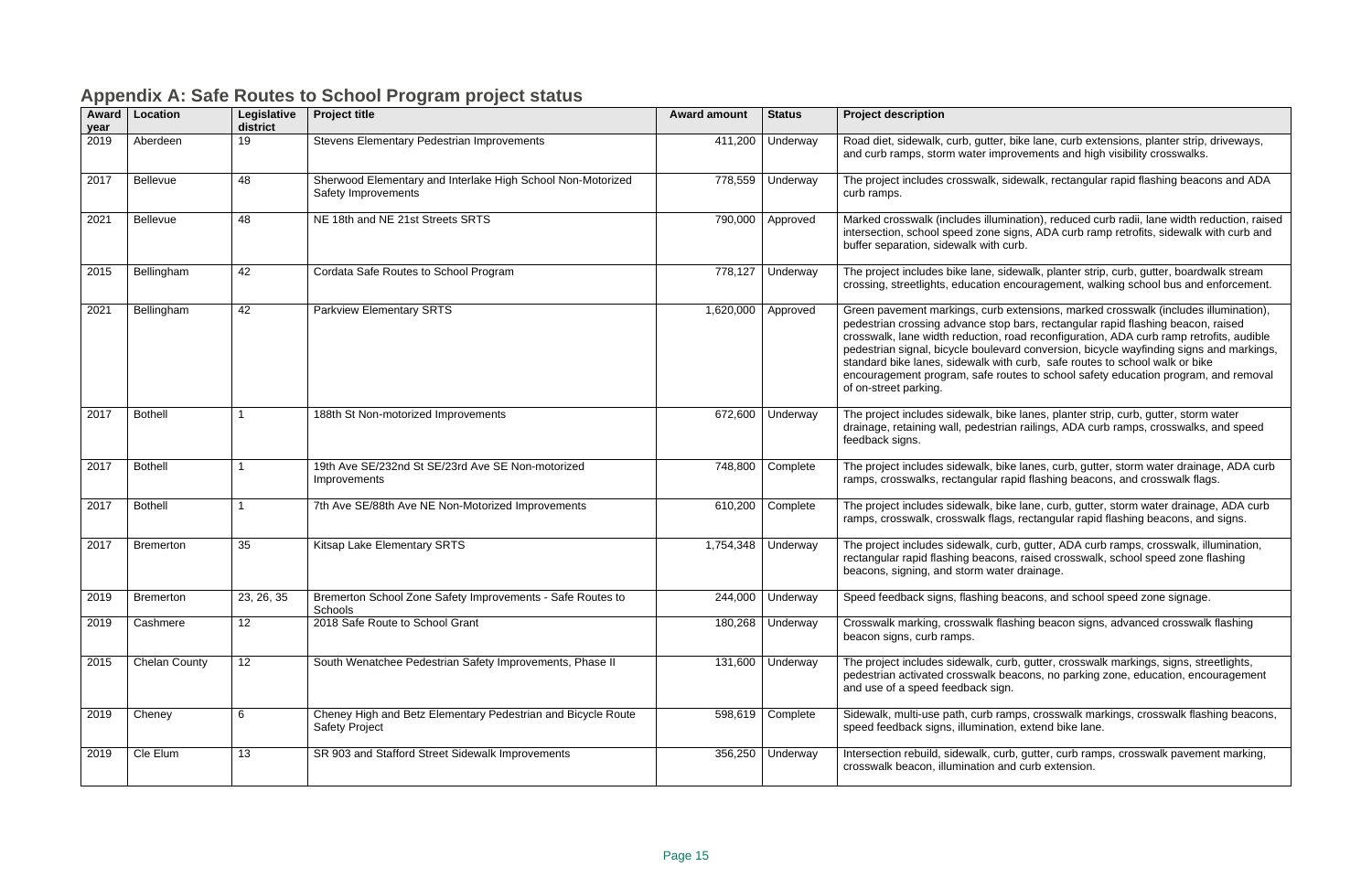markings, marked crosswalk (includes illumination), pp bars, rectangular rapid flashing beacon, speed retrofits, standard bike lanes and/or buffered bike lanes, paration.

barent survey to estimate student transportation modes

ersection, narrow lane widths, illumination, flashing LED and pedestrian signage.

ips, mini roundabout, raised intersection, rectangular ravel lane widths, crosswalk markings, illumination and

rapid flashing beacons, pedestrian traffic signal, ent markings, signs, emergency traffic signal pedestrian on and encouragement.

rapid flashing beacons and speed feedback signs.

urb, gutter, retaining wall, crosswalks, rectangular rapid ramps.

1, illumination, extend school speed zone, traffic signal ced posted speed limit.

marked crosswalks, compact round about, ADA curb n signal, walkway with bio-swale/ditch buffer, leading estrian scramble signal phase, leading bicyclist interval, d-use path (separated by swale and/or planter area), lower posted humps, prohibit right turn on red signs.

1ting at crossings, traffic channelization island, on, lane width reduction, road reconfiguration, school nd signage, ADA curb ramp retrofits, audible pedestrian walk with curb and buffer separation, sidewalk with curb,

-use path, bike lanes, crosswalk markings, crosswalk  $n$ s, illumination, and safety education.

pedestrian crossing advance stop bars, rectangular h reduction, speed feedback signs, ADA curb ramp ral, buffered bike lanes, sidewalk with curb, pedestrianofits.

f, sidewalk, planter strips, ADA curb ramps, storm water

es, illumination, stormwater drainage, curb ramps, gular rapid flashing crosswalk beacons.

| <b>Award</b><br>year | <b>Location</b>      | Legislative<br>district         | <b>Project title</b>                                                 | <b>Award amount</b> | <b>Status</b> | <b>Project description</b>                                                                                                                                                          |
|----------------------|----------------------|---------------------------------|----------------------------------------------------------------------|---------------------|---------------|-------------------------------------------------------------------------------------------------------------------------------------------------------------------------------------|
| 2021                 | Covington            | 47                              | Timberlane Way Active Transportation                                 | 555,085             | Approved      | Curb extensions with pavement<br>pedestrian crossing advance sto<br>feedback signs, ADA curb ramp<br>sidewalk with curb and buffer se                                               |
| 2017                 | <b>DOH</b>           | N/A                             | Washington State Student Travel Survey                               | 380,446             | Complete      | The project includes statewide p<br>for students in grades K-8.                                                                                                                     |
| 2019                 | East Wenatchee       | 12                              | Kenroy Elementary Safe Routes to School                              | 1,998,675           | Underway      | Sidewalk, buffer strip, raised inte<br>stop signs, crosswalk markings a                                                                                                             |
| 2019                 | East Wenatchee       | 12                              | Sterling Intermediate Safe Routes to School                          | 1,937,791           | Underway      | Sidewalks, bike lanes, buffer stri<br>rapid flashing beacons, narrow to<br>pedestrian signage.                                                                                      |
| 2017                 | Edmonds              |                                 | <b>Citywide Ped Crossing Enhancements</b>                            | 1,490,000           | Underway      | The project includes rectangular<br>pedestrian refuge island, pavem<br>actuation button, safety educatio                                                                            |
| 2017                 | Ephrata              | 13                              | Flashing beacons, crosswalks, and driver feedback displays           | 50,000              | Underway      | The project includes rectangular                                                                                                                                                    |
| 2017                 | Everson              | 42                              | SR544 S Everson Sidewalk Improvements                                | 497,025             | Underway      | The project includes sidewalk, cu<br>flashing beacon, and ADA curb r                                                                                                                |
| 2019                 | <b>Federal Way</b>   | 30                              | Lakota Middle School - SW Dash Point Road - Safe Routes to<br>School | 1,350,000           | Underway      | Sidewalk, planter strip, bike lane<br>modifications, curb ramps, reduc                                                                                                              |
| 2021                 | <b>Federal Way</b>   | 3016th Ave<br>Non-<br>Motorized | 16th Ave Non-Motorized Trail                                         | 1,835,000           | Approved      | Pedestrian lighting at crossings,<br>ramp retrofits, audible pedestriar<br>pedestrian intervals, 4-way pede<br>pedestrian-scale lighting, shared<br>lower posted speed to 30mph, sp |
| 2021                 | Hoquiam              | 24                              | SR 109/US 101 Bike Lanes and Sidewalks                               | 1,440,000           | Approved      | Curb extensions, pedestrian ligh<br>rectangular rapid flashing beaco<br>speed zone flashing beacons an<br>signal, standard bike lanes, side<br>shared-use path.                     |
| 2019                 | Jefferson County     | 24                              | SR116 and Cedar Avenue Pedestrian Bike Improvements                  | 880,300             | Underway      | Sidewalk, curb and gutter, multi-<br>rectangular rapid flashing beaco                                                                                                               |
| 2021                 | Kelso                | 19                              | Huntington Middle School Safety                                      | 658,000             | Approved      | Pedestrian lighting at crossings,<br>rapid flashing beacon, lane width<br>retrofits, audible pedestrian signa<br>scale lighting, ADA surface retro                                  |
| 2017                 | Kenmore              | 46                              | NE 153rd PI Safe Routes to School                                    | 673,594             | Complete      | The project includes curb, gutter<br>drainage, and retaining walls.                                                                                                                 |
| 2019                 | <b>Kitsap County</b> | 23                              | <b>Central Valley Road</b>                                           | 2,044,637           | Approved      | Sidewalk, curb, gutter, bike lanes<br>crosswalk markings, and rectang                                                                                                               |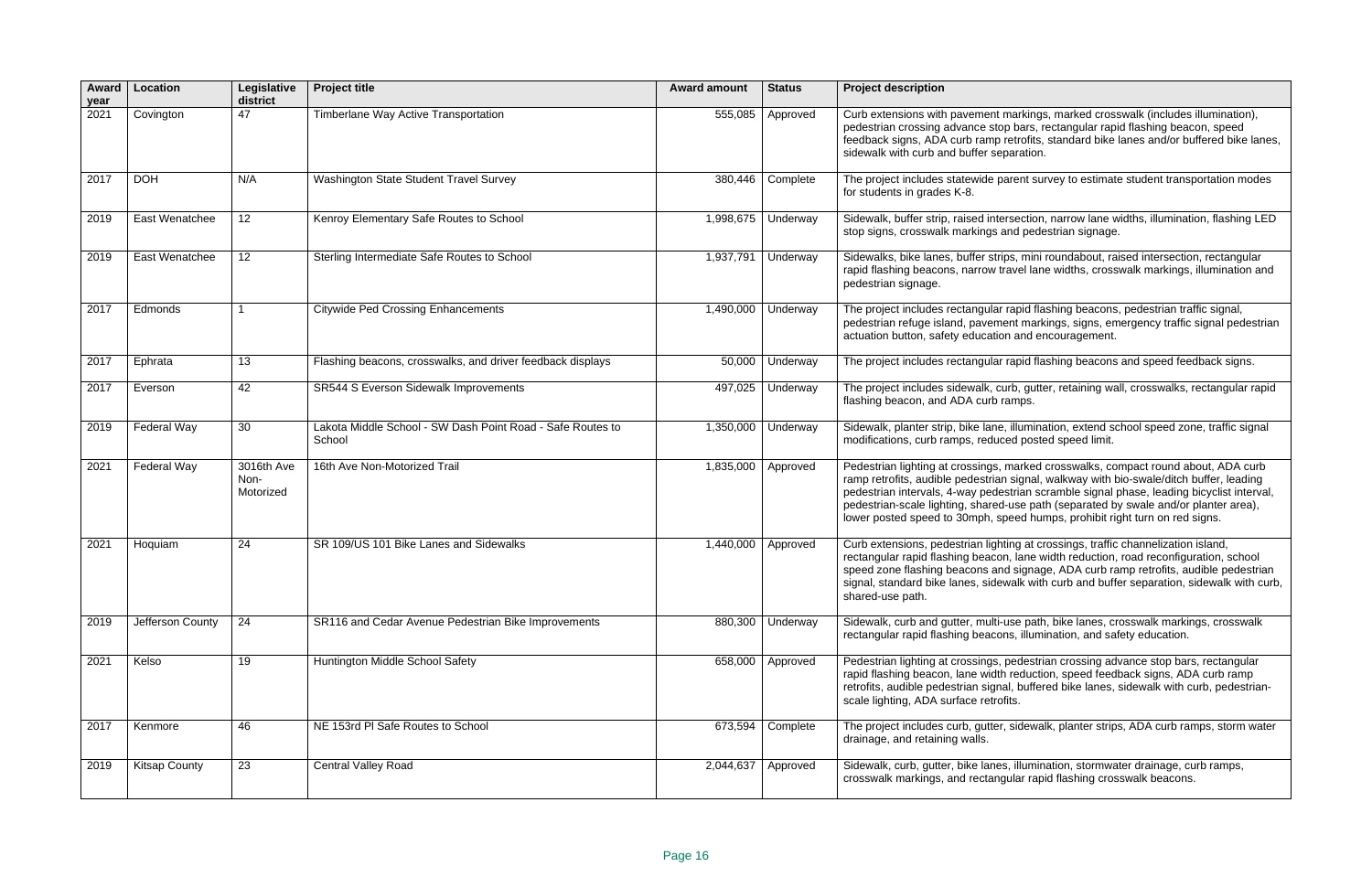urb, gutter, bike lane, streetlights, and drainage rovements, and school zone photo enforcement.

guration, ADA curb ramp retrofits, sidewalk with curb,

school speed zone flashing beacons and signage, ADA h curb, pedestrian-scale lighting, and bike lane on one

marked crosswalk, speed feedback signs, and sidewalk

nannelization/turn restrictions, ADA curb ramp retrofits, strian countdown signal, pedestrian hybrid beacon.

dian refuge island, ADA curb ramp retrofits.

nination), rectangular rapid flashing beacon, road signs, ADA curb ramp retrofits, sidewalk with curb.

nination), median refuge island, rectangular rapid ration, median channelization/turn restriction, speed retrofits, standard bike lanes, sidewalk with curb and ath, lane width reduction.

ps, curb extensions, rectangular rapid flashing crosswalk orm water drainage, speed feedback signs, safety

tter, curb ramps, high-intensity activated crosswalk flashing beacons, crosswalk markings, retaining walls,

2017 Okanogan 7 Virginia Grainger Elementary Safe Routes to School 452,865 Underway The project includes curb, gutter, sidewalks, bike lane, curb extensions, ADA curb Rectangular Rapid Flashing Beacons, flashing school dback, flashing stop signs and storm water drainage.

(in-street), marked crosswalk (includes illumination), n crossing advance stop bars, reduced curb radii, raised on/turn restrictions, ADA curb ramp retrofits, bicycle ayfinding signs and markings, standard bike lanes, oneane, sidewalk with curb, bollards or path barriers, shared-

| Award<br>year | Location               | Legislative<br>district | <b>Project title</b>                                                                       | <b>Award amount</b> | <b>Status</b>    | <b>Project description</b>                                                                                                                                                                                                                                                   |
|---------------|------------------------|-------------------------|--------------------------------------------------------------------------------------------|---------------------|------------------|------------------------------------------------------------------------------------------------------------------------------------------------------------------------------------------------------------------------------------------------------------------------------|
| 2015          | Lakewood               | 29                      | Steilacoom Blvd. SW: Weller to Phillips                                                    | 450,000             | Underway         | The project includes sidewalk, curb, gutter, bike<br>improvements, traffic signal improvements, and                                                                                                                                                                          |
| 2021          | Lakewood               | 29                      | Farwest Dr. SW                                                                             | 1,336,000           | Approved         | Pedestrian lighting, road reconfiguration, ADA c<br>bike lanes.                                                                                                                                                                                                              |
| 2021          | Lakewood               | 29                      | 112th St. SW - Clover Park High School Sidewalk                                            | 656,000             | Approved         | Pedestrian lighting at crossings, school speed z<br>curb ramp retrofits, sidewalk with curb, pedestria<br>side of the road.                                                                                                                                                  |
| 2019          | Longview               | 19                      | Washington Way / 28th Avenue Pedestrian Hybrid Beacon and<br>illumination                  | 180,000             | Underway         | High-intensity activated crosswalk beacon.                                                                                                                                                                                                                                   |
| 2021          | Lummi Indian<br>Nation | 42                      | Mackenzie Road Sidewalk                                                                    | 200,000             | Approved         | Pedestrian lighting at crossings, marked crossw<br>with curb and buffer separation.                                                                                                                                                                                          |
| 2021          | Lynnwood               | 21, 32                  | College Place Elementary Pedestrian Safety                                                 | 672,300             | Approved         | Median refuge island, median channelization/tur<br>audible pedestrian signal, pedestrian countdowr                                                                                                                                                                           |
| 2021          | Lynnwood               | 32                      | College Place Middle School Crosswalk                                                      | 238,000             | Approved         | Standard flashing beacons, median refuge islan                                                                                                                                                                                                                               |
| 2021          | Marysville             | 38, 39                  | <b>Shoultes Elementary SRTS</b>                                                            | 394,073             | Approved         | Marked crosswalk (includes illumination), rectan<br>reconfiguration, speed feedback signs, ADA cur                                                                                                                                                                           |
| 2021          | Marysville             | 38                      | <b>Cascade Elementary SRTS</b>                                                             | 599,089             | Approved         | Marked crosswalk (includes illumination), media<br>flashing beacon, road reconfiguration, median c<br>feedback signs, ADA curb ramp retrofits, standa<br>buffer separation, shared-use path, lane width re                                                                   |
| 2019          | Mountlake<br>Terrace   | 1,32                    | 216th and 220th                                                                            | 468,194             | Underway         | Sidewalk, curb, gutter, curb ramps, curb extensi<br>beacon, crosswalk markings, storm water draina<br>education.                                                                                                                                                             |
| 2019          | Mukilteo               | 21                      | 76th and SR525 Pedestrian Improvements                                                     | 1,323,450           | Underway         | Sidewalk, planter strip, curb, gutter, curb ramps,<br>beacon signal, rectangular rapid flashing beacor<br>pedestrian handrail.                                                                                                                                               |
|               | 2017 Okanogan          | $\overline{7}$          | Virginia Grainger Elementary Safe Routes to School                                         |                     | 452,865 Underway | The project includes curb, gutter, sidewalks, bike<br>ramps, crosswalks, illumination, Rectangular Ra<br>zone signs with radar speed feedback, flashing                                                                                                                      |
| 2021          | Olympia                | 22                      | Boulevard Road Trail Crossing and Bike Corridor                                            | 893,607             | Approved         | "Stop here for pedestrians" sign (in-street), mark<br>median refuge island, pedestrian crossing advar<br>crosswalk, median channelization/turn restriction<br>boulevard conversion, bicycle wayfinding signs<br>way or two-way protected bike lane, sidewalk wi<br>use path. |
| 2019          | <b>OSPI</b>            | N/A                     | Safe Routes to School Bicycle and Pedestrian Safety Education<br>and Encouragement Program | 1,298,985           | Underway         | Bicyclist and pedestrian safety education.                                                                                                                                                                                                                                   |
| 2019          | Othello                | 9                       | Ash Street Safety Improvements                                                             | 788,586             | Underway         | Install curb extensions, crosswalks, curb ramps.                                                                                                                                                                                                                             |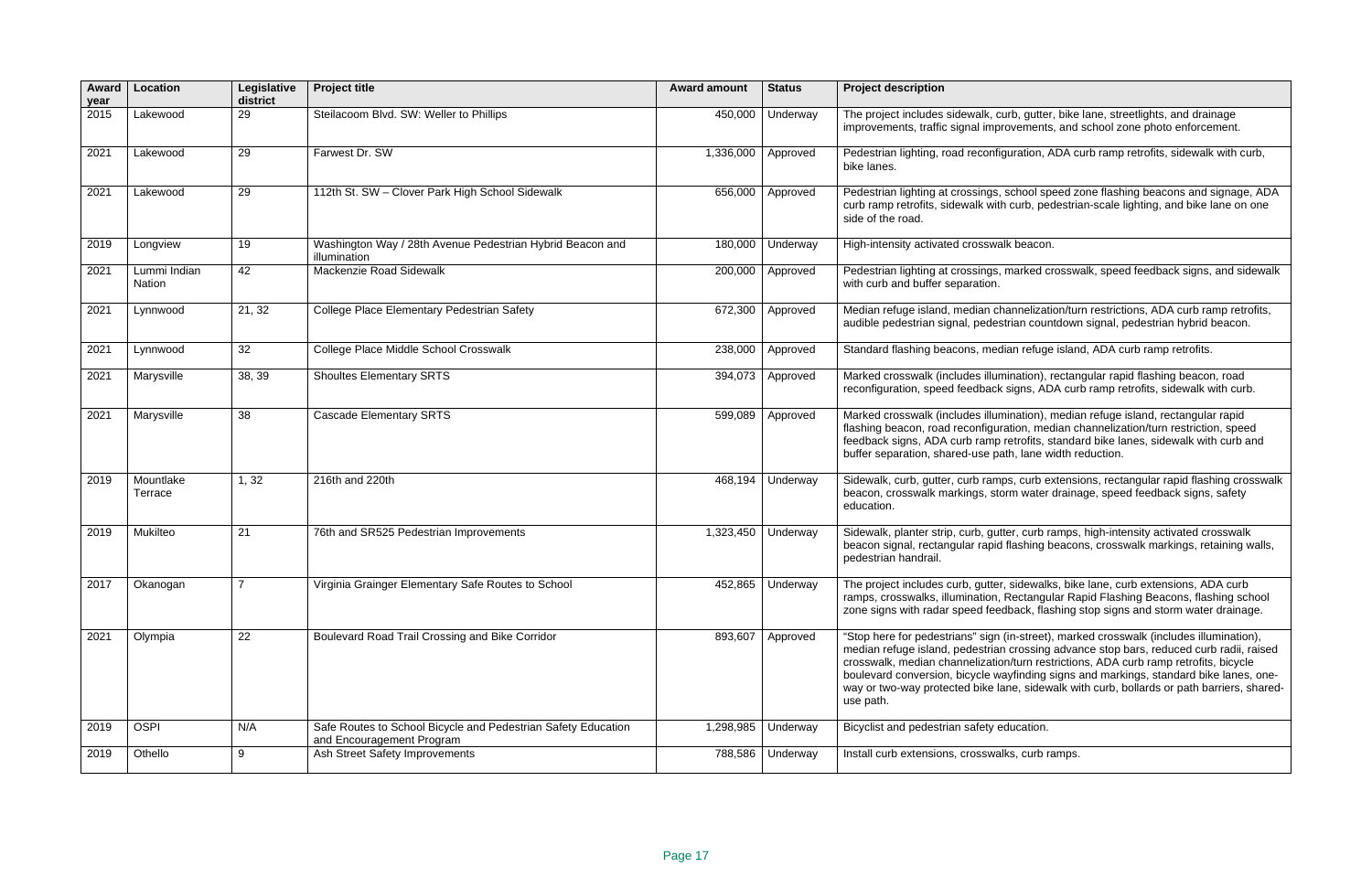2021 action, road reconfiguration pavement markings for rofits, pedestrian hybrid beacon, pedestrian-scale

nination), school speed zone signage, ADA curb ramp buffer separation, speed feedback signs.

nination), rectangular rapid flashing beacon, school rofits, sidewalk with curb, and shoulder on one side of

ath, planter strips, curb, gutter, boardwalk, crosswalks,

ver/under pass, school speed zone flashing beacons and sidewalk with curb, retaining walls.

speed feedback signs, rectangular rapid flashing curb, and gutter.

ter, curb ramps, crosswalk, bike lane, curb extensions, itorm water drainage.

urb, gutter, ADA curb ramps, planter strip, crosswalks,

sions, ADA curb ramps, rectangular rapid flashing education.

llevard, speed humps, sharrows, stop signs, wayfinding beacons, crosswalks, and curb extensions.

sions, raised crosswalk, sidewalk, curb, gutter, and ADA

own, audible pedestrian signal, signal backplates, rotective turn restrictions, curb ramps, crosswalk, crossing, sidewalk, bicycle pavement markings.

adii, stop signs, speed hump, 20 mph speed zone ramp retrofits, bicycle boulevard conversion, bicycle and sidewalk with curb.

nination), rectangular rapid flashing beacon, stop signs, ne designation (signed), ADA curb ramp retrofits, bicycle rayfinding signs and markings, sidewalk with curb,

back signs, speed limit signs, rectangular rapid flashing

| <b>Award</b><br>year | Location   | Legislative<br>district | <b>Project title</b>                                            | <b>Award amount</b> | <b>Status</b> | <b>Project description</b>                                                                                               |
|----------------------|------------|-------------------------|-----------------------------------------------------------------|---------------------|---------------|--------------------------------------------------------------------------------------------------------------------------|
| 2021                 | Othello    | 9                       | Scootney & 14th Wahitis Elementary Safety                       | 418,500             | Underway      | Curb extensions, lane width redu<br>parking lane, ADA curb ramp reti<br>lighting.                                        |
| 2021                 | Pierce Co. | 29                      | 168th Street East                                               | 741,000             | Approved      | Marked crosswalk (includes illum<br>retrofits, sidewalk with curb and I                                                  |
| 2021                 | Pierce Co. | 25                      | 104th Street East                                               | 1,336,000           | Approved      | Marked crosswalk (includes illum<br>speed zone, ADA curb ramp retr<br>the road.                                          |
| 2017                 | Poulsbo    | 23                      | Finn Hill Road Shared Use Path                                  | 800,000             | Underway      | The project includes multi-use pa<br>illumination, and signs.                                                            |
| 2021                 | Prosser    | 16                      | Kinney Way Improvements                                         | 690,100             | Underway      | Marked crosswalk, pedestrian ov<br>signage, ADA curb ramp retrofits                                                      |
| 2017                 | SeaTac     | 33                      | South 166th St Safe Routes to School Project                    | 967,200             | Complete      | The project includes sidewalks, s<br>beacons, storm water drainage,                                                      |
| 2019                 | SeaTac     | 33                      | 34th Avenue South Safe Routes to School Project                 | 2,464,000           | Underway      | Sidewalk, planter strip, curb, gutt<br>illumination, flashing stop sign, st                                              |
| 2017                 | Seattle    | 32                      | Broadview Thomson K-8/Greenwood Ave N Sidewalk                  | 700,000             | Underway      | The project includes sidewalk, cu<br>and curb extensions.                                                                |
| 2017                 | Seattle    | 43                      | Hamilton Middle School/Stone Way N and N 41St Street            | 253,700             | Complete      | The project includes curb extens<br>crosswalk beacons, and safety e                                                      |
| 2017                 | Seattle    | 43                      | Lowell Elementary Neighborhood Greenway                         | 442,000             | Complete      | The project includes bicycle boul<br>signs, rectangular rapid flashing                                                   |
| 2017                 | Seattle    | 37                      | Rainier Ave S & S Graham St Intersection Safety Improvement     | 249,300             | Complete      | The project includes curb extens<br>curb ramps.                                                                          |
| 2019                 | Seattle    | 46                      | NE 117th St Intersection Redesign and Sidewalk                  | 950,000             | Underway      | Traffic signal, pedestrian countdo<br>retroreflective signal boarders, pi<br>median island, protected bicycle            |
| 2021                 | Seattle    | 32                      | Greenwood Ave Sidewalks and 1st Ave NW Greenway                 | 1,000,000           | Approved      | Curb extensions, reduced curb ra<br>designation (signed), ADA curb r<br>wayfinding signs and markings, a                 |
| 2021                 | Seattle    | $\overline{2}$          | NE 135th St Greenway and Sidewalk                               | 620,000             | Approved      | Marked crosswalk (includes illum<br>speed hump, 20 mph speed zon<br>boulevard conversion, bicycle wa<br>shared-use path. |
| 2017                 | Sequim     | 24                      | Safe Routes to Sequim Schools Campus on W.<br><b>Fir Street</b> | 231,000             | Underway      | The project includes speed feed<br>beacons, and ADA curb ramps.                                                          |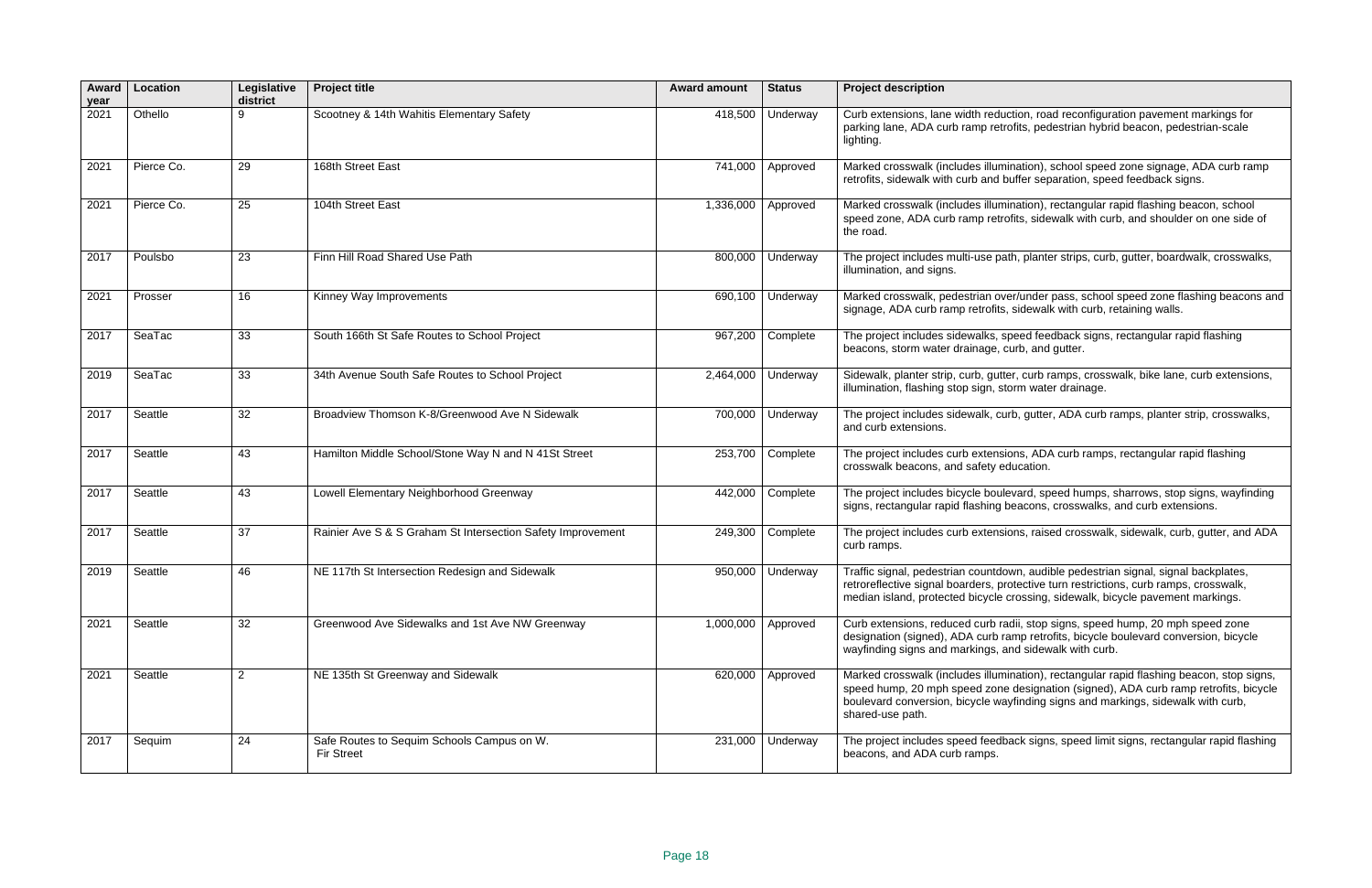2019 Septim 25 N Septim 25 N Septim 255, planter stripe, bike lane, roundabout m water drainage, illumination, crosswalk markings and

island, rectangular rapid flashing beacons, ADA curb rama is an audiom retrofits, and signal, sidewalk with curb, speed feedback signs.

ed feedback signs, curb extensions, education.

k with curb, walkway with bio-swale/ditch buffer,

ination), 20mph school speed zone near the school, and buffer separation, and sidewalk with curb.

valk (includes illumination), lane width reduction, median barking lane removal, ADA curb ramp retrofits, audible trian intervals, shared-use path, trail/driveway crossing.

ting at crossings, rectangular rapid flashing beacons, k with curb.

ination), median refuge island, rectangular rapid ation, ADA curb ramp retrofits, sidewalk with curb and curb, standard bike lanes, and curb extensions.

valk (includes illumination), pedestrian crossing advance ts, audible pedestrian signal, pedestrian countdown

arb, ADA curb ramps, crosswalk markings, and

Irb, gutter, bicycle lanes, signage, sharrow markings, pp bars, flashing beacons, bicycle and pedestrian safety d training, speed feedback signs and emphasis patrols.

ty activated crosswalk signal, flashing beacons,

2015 Tacoma 2017 Tacoma 2017 School School School School School and School 4the project includes School 450, gutter, crosswalk, Americans with Disabilities Act arb extensions, safety education and encouragement.

an signals, signal head upgrades, crosswalk, safety

nination), rectangular rapid flashing beacon, raised h reduction, parking lane removal, ADA curb ramp and markings, standard bike lanes, buffered bike lanes, way or two-way protected bike lane safe routes to ent program, safe routes to school safety education bicycle storage facility.

| Award<br>year | <b>Location</b>                             | Legislative<br>district | <b>Project title</b>                                                                     | <b>Award amount</b> | <b>Status</b>    | <b>Project description</b>                                                                                                                                                                                                |
|---------------|---------------------------------------------|-------------------------|------------------------------------------------------------------------------------------|---------------------|------------------|---------------------------------------------------------------------------------------------------------------------------------------------------------------------------------------------------------------------------|
| 2019          | Sequim                                      | 24                      | N Sequim Avenue Sidewalk and Bike Lanes                                                  | 1,098,000           | Underway         | Sidewalk, curb, gutter, curb ramps<br>pedestrian/bicycle facilities, storm<br>signs, speed feedback signs.                                                                                                                |
| 2021          | Shelton                                     | 35                      | <b>SRTS Crosswalk Improvements</b>                                                       | 770,103             | Approved         | Curb extensions, median refuge is<br>ramp retrofits, audible pedestrian                                                                                                                                                   |
| 2019          | Shoreline                                   | 32                      | Ridgecrest Elementary Pedestrian Crossing Improvements and<br>School Speed Zone Flashers | 467,700             | Underway         | School speed zone flashers, spee                                                                                                                                                                                          |
| 2021          | Skokomish Tribe                             | 35                      | S.R. 106/Reservation Rd/Tribal Center Rd Sidewalk                                        | 318,465             | Underway         | ADA curb ramp retrofits, sidewalk<br>pedestrian-scale lighting.                                                                                                                                                           |
| 2021          | South Bend                                  | 19                      | <b>Madison Street Sidewalk</b>                                                           | 477,100             | Approved         | Marked crosswalk (includes illumi<br>ADA curb ramp, sidewalk with cur                                                                                                                                                     |
| 2021          | Spokane                                     | 3                       | Shaw Middle School - Garland Avenue Pathway                                              | 1,228,528           | Approved         | Curb extensions, marked crosswa<br>channelization/turn restrictions, pa<br>pedestrian signal, leading pedestr                                                                                                             |
| 2021          | Spokane                                     | 3                       | <b>Bemiss Elementary Walk Route</b>                                                      | 717,635             | Approved         | Curb extensions, pedestrian lightir<br>ADA curb ramp retrofits, sidewalk                                                                                                                                                  |
| 2021          | Spokane                                     | 3                       | Finch Elementary Walk Route                                                              | 692,923             | Approved         | Marked crosswalk (includes illumi<br>flashing beacon, road reconfigura<br>buffer separation, sidewalk with co                                                                                                             |
| 2021          | Spokane                                     | 3                       | Nevada/Joseph Pedestrian Hybrid Beacon                                                   | 485,027             | Approved         | Curb extensions, marked crosswa<br>stop bars, ADA curb ramp retrofits<br>signal, pedestrian hybrid beacon.                                                                                                                |
| 2017          | Spokane Valley                              | 4                       | Wellesley Sidewalk Project, McDonald to Evergreen                                        | 402,300             | Complete         | The project includes sidewalk, cur<br>crosswalk signs.                                                                                                                                                                    |
| 2013          | Swinomish Indian<br><b>Tribal Community</b> | 10                      | Swinomish to La Conner Safe Routes Project                                               | 744,610             | Underway         | The project includes sidewalk, cur<br>crosswalk markings including stop<br>education training, crossing guard                                                                                                             |
| 2017          | Tacoma                                      | $\overline{27}$         | First Creek Middle School Safe Routes to School                                          |                     | 318,885 Complete | The project includes high-intensity<br>sidewalk, crosswalk, and signs.                                                                                                                                                    |
| 2017          | Tacoma                                      | 27                      | Lister Elementary School Safe Routes to School                                           | 450,115             | Complete         | The project includes sidewalk, cur<br>curb ramps, flashing beacons, cur                                                                                                                                                   |
| 2019          | Tacoma                                      | 27                      | Mary Lyon Elementary School Safe Routes to School                                        | 296,174             | Underway         | Curb ramps, accessible pedestria<br>education.                                                                                                                                                                            |
| 2021          | Tacoma                                      | 29                      | <b>Manitou Elementary SRTS</b>                                                           | 543,091             | Approved         | Marked crosswalk (includes illumi<br>crosswalk/speed table, lane width<br>retrofits, bicycle wayfinding signs<br>green pavement markings, one-w<br>school walk or bike encourageme<br>program, transit boarding island, b |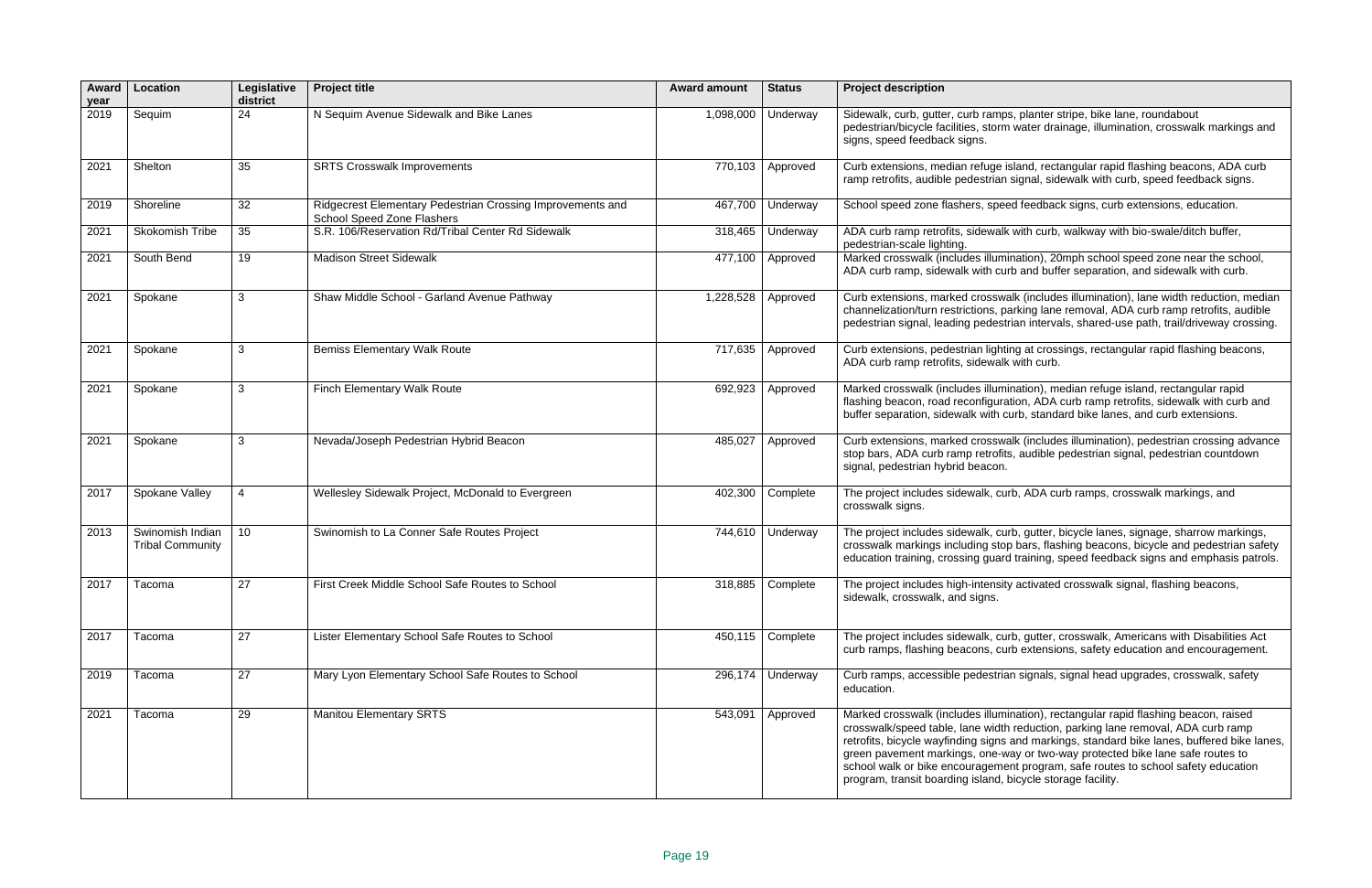nions, traffic circle, pavement markings, signs, curbing, lumination, and safety education.

ps, storm water drainage, crosswalk pavement markings

tter, curb ramps, shared use path, crosswalk markings, id rectangular rapid flashing beacon.

ath, pedestrian bridge, sidewalk, curb, gutter, walking ainings, staff and volunteer training, active transportation le and pedestrian education materials, encouragement ing, increased traffic patrols, and pedestrian decoy

urb, gutter, on the east side, and replace speed

pedestrian activated crosswalk beacons.

ADA curb ramps, driveway crossing improvements, ons, illumination, and speed feedback signs.

delineate travel lanes and parking, sidewalk, curb and

back signs, rectangular rapid flashing crosswalk beacon.

marked crosswalk (includes illumination), pedestrian tangular rapid flashing beacon, speed feedback signs, alk with curb, pedestrian or bicyclist railroad crossing.

extensions, marked crosswalk (includes illumination), pp bars, road reconfiguration, ADA curb ramp retrofits, strian hybrid beacon, pedestrian-scale segment lighting, duction.

ODA curb ramps, crosswalk, and rectangular rapid

mination), rectangular rapid flashing beacons, ADA curb b and buffer separation.

| <b>Award</b><br>year | <b>Location</b>        | Legislative<br>district | <b>Project title</b>                                  | <b>Award amount</b> | <b>Status</b>                                                                   | <b>Project description</b>                                                                                                                                                    |
|----------------------|------------------------|-------------------------|-------------------------------------------------------|---------------------|---------------------------------------------------------------------------------|-------------------------------------------------------------------------------------------------------------------------------------------------------------------------------|
| 2017                 | <b>Thurston County</b> | 22                      | <b>Olympic View SRTS Enhancement</b>                  | 940,000             | Underway                                                                        | The project includes speed cush<br>school zone flashing beacons, ill                                                                                                          |
| 2019                 | Toppenish              | 15                      | 2020 Sidewalk Improvements                            | 528,300             | Underway                                                                        | Sidewalk, curb, gutter, curb ramp<br>and signs.                                                                                                                               |
| 2019                 | Vancouver              | 49                      | NW Neighborhood Connectivity Improvements             | 500,000             | Approved                                                                        | Sidewalk, planter strip, curb, gut<br>illumination, curb extensions, an                                                                                                       |
| 2013                 | Washougal              | 18                      | Jemtegaard Trail Improvements                         | 599,305             | Underway                                                                        | The project includes multi-use pa<br>and biking mobility and safety tra<br>mentor/role model project, bicycl<br>activity, incentives, bicycle parkir<br>crosswalk operations. |
| 2015                 | Wenatchee              | 12                      | Lewis and Clark Sidewalk Improvements                 | 372,794             | Underway                                                                        | The project includes sidewalk, cu<br>feedback signs.<br>Adds mid-block crosswalk with p                                                                                       |
| 2017                 | Wenatchee              | 12                      | Middle School Crossing Improvements                   | 341,000             | Underway                                                                        | The project includes crosswalk,<br>rectangular rapid flashing beaco                                                                                                           |
| 2019                 | Wenatchee              | 12                      | Methow Street Improvements                            | 786,600             | Underway                                                                        | Mini round about, bicycle lanes,<br>gutter.                                                                                                                                   |
| 2019                 | Wenatchee              | 12                      | Miller School Zone & Okanogan Crossing Improvements   | 123,000             | Underway                                                                        | School speed zone, speed feedb                                                                                                                                                |
| 2021                 | WSDOT (Omak)           | $\overline{7}$          | SR 155 Omak East School                               | 1,012,700           | Approved,<br>declined,<br>alternate to<br>be identified<br>from 2021<br>report. | Pedestrian lighting at crossings,<br>crossing advance stop bars, rect<br>ADA curb ramp retrofits, sidewal                                                                     |
| 2021                 | WSDOT (RTC)            | 17                      | SR 500/NE Fourth Plain Boulevard                      | 1,011,587           | Underway                                                                        | Standard flashing beacons, curb<br>pedestrian crossing advance sto<br>audible pedestrian signal, pedes<br>shared-use path, speed limit red                                    |
| 2017                 | Yakima                 | 14                      | McClure Elementary School Vicinity Safety Improvement | 270,000             | Underway                                                                        | The project includes sidewalk, A<br>flashing beacons.                                                                                                                         |
| 2021                 | Yakima                 | 14                      | Robertson Elementary School Safety                    | 510,000             | Approved                                                                        | Marked crosswalk (includes illun<br>ramp retrofits, sidewalk with curk                                                                                                        |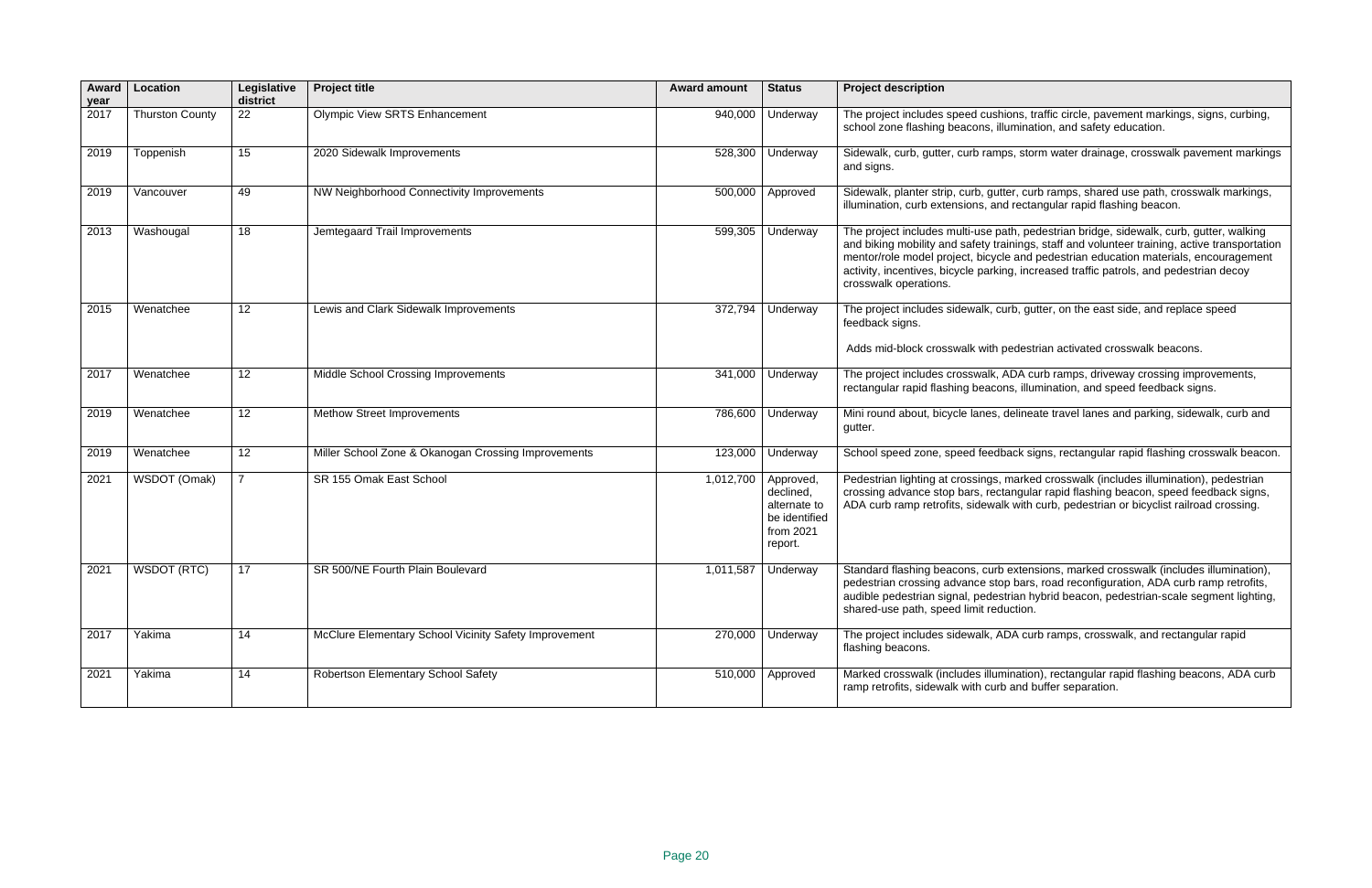ike lanes, curb, gutter, sidewalk, curb ramps,

I bike lanes, through intersection bike lane markings, two and curb ramps, curb extensions with truck aprons, acale lighting.

extensions, marked crosswalk, pedestrian crossing rapid flashing beacons, lane width reduction, ADA curb n signal, sidewalk with curb.

ked crosswalk, rectangular rapid flashing beacons, ADA estrian signal, sidewalk with curb, lighting along

If link between the ferry terminal and the city center ADA improvements, and bicycle facility improvements hared lane markings.

id flashing beacons, marked crosswalks, speed s, and sidewalk extensions.

bike lanes, green pavement at conflict areas, pedestrian

ersection into a 4-way stop controlled intersection and

ting at crossings, marked crosswalk, rectangular rapid luction, ADA curb ramp retrofits, leading pedestrian

amps, planter strip, mid-block pedestrian crossing with rian signal (APS) upgrades, widened bicycle lanes, and

edestrian amenities, potential driveway closures/access cle lane upgrades.

## **Appendix B: Pedestrian and Bicyclist Program project status**

| Award<br>year | Location             | Legislative<br>district | <b>Project title</b>                                                | <b>Award amount</b> | <b>Status</b>      | <b>Project description</b>                                                                                                                         |
|---------------|----------------------|-------------------------|---------------------------------------------------------------------|---------------------|--------------------|----------------------------------------------------------------------------------------------------------------------------------------------------|
| 2019          | Aberdeen             | 19                      | SR 105 Pedestrian and Bicycle Improvements                          | 364,000             | Underway           | Road reconfiguration, buffered bike lanes, cur<br>crosswalks.                                                                                      |
| 2019          | Anacortes            | 40                      | Commercial Avenue Corridor Plan Phase I: 11th Street to 13th Street | 1,371,188           | Underway           | Road reconfiguration, separated bike lanes, th<br>stage turn boxes, ADA sidewalk and curb ram<br>access management, pedestrian scale lighting      |
| 2021          | Auburn               | 31                      | Auburn Way S (SR 164) Sidewalk                                      | 695,000             | Underway           | Standard flashing beacons, curb extensions, r<br>advance stop bars, rectangular rapid flashing<br>ramp retrofits, audible pedestrian signal, sidev |
| 2021          | Auburn               | 31                      | Riverwalk Drive SE Non-Motorized                                    | 635,000             | Approved           | Standard flashing beacons, marked crosswalk<br>curb ramp retrofits, audible pedestrian signal,<br>sidewalk.                                        |
| 2013          | Bainbridge Island    | 23                      | <b>Olympic Drive Non-Motorized Improvements</b>                     | 764,200             | Complete           | The project completes a missing link between<br>through curb, gutter, sidewalks, ADA improver<br>that may include bike lanes or shared lane ma     |
| 2017          | <b>Battle Ground</b> | 31                      | SR 503 Shared Use Pathway                                           | 906,707             | Underway           | Project includes a shared use path.                                                                                                                |
| 2017          | <b>Bellevue</b>      | 48                      | Northup Way Non-Motorized Safety Improvements                       | 595,186             | Complete           | Project includes rectangular rapid flashing bea<br>feedback signs, ADA curb ramps, and sidewa                                                      |
| 2019          | Bellingham           | 40                      | Samish-Maple-Ellis Multimodal Safety Improvements                   | 1,007,000           | Underway           | Road reconfiguration, protected bike lanes, gr<br>activated flashing beacon.                                                                       |
| 2017          | <b>Bonney Lake</b>   | 17, 18                  | Fennel Creek Trail - Segment 2A                                     | 1,501,805           | Underway           | Project includes a shared use path.                                                                                                                |
| 2019          | <b>Bonney Lake</b>   | 31                      | Fennel Creek Trail Segment 2B                                       | 1,079,825           | Underway           | Shared use path, bridge, and boardwalk.                                                                                                            |
| 2019          | <b>Bremerton</b>     | 26                      | Naval Ave: 1st St-15th St Pedestrian and Bicycle Enhancements       | 619,400             | Underway           | Design-only project for a road reconfiguration.                                                                                                    |
|               | 2017   Burlington    | 40                      | Burlington 5-Way Pedestrian Intersection                            |                     | 800,000   Underway | Project reconfigured a 5-way intersection into<br>construction of a pedestrian plaza.                                                              |
| 2021          | Centralia            | 20                      | Pedestrian/Bicycle Safety                                           | 988,000             | Approved           | Curb extensions, pedestrian lighting at crossir<br>flashing beacons, lane width reduction, ADA of<br>intervals.                                    |
| 2015          | <b>Clark County</b>  | 49                      | Highway 99 Pedestrian/Bicycle Improvements                          | 725,000             | Underway           | Project includes sidewalk, curb ramps, planter<br>refuge island, accessible pedestrian signal (Al<br>a bicycle repair station.                     |
| 2017          | <b>Clark County</b>  | 49                      | Highway 99-- Klineline Sidewalk                                     | 410,000             | Complete           | Project includes sidewalk with pedestrian ame<br>management, and buffered bicycle lane upgra                                                       |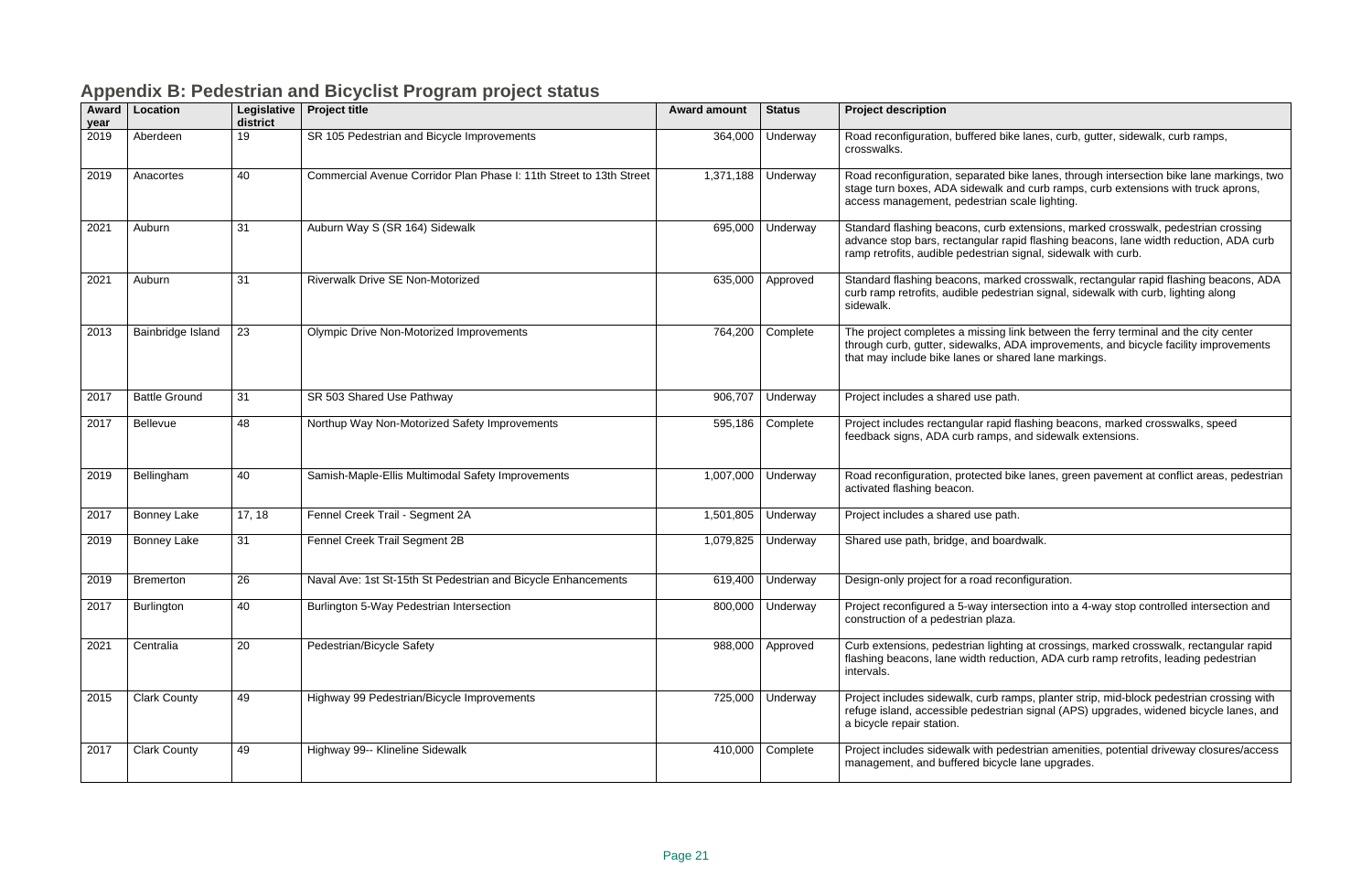corm water improvements.

er, wide sidewalk, ADA improvements, curb extensions, hting, and bike lanes in a downtown.

ated crosswalk beacons, median refuge island, lization, signs and curb ramps.

ath, bike route signs, and striping improvements

vard conversion, bicycle wayfinding (signs and

In and bicycle improvements.

ge island, rectangular rapid flashing beacons, road retrofits, audible pedestrian signal, standard bike lanes, DA retrofits (non-curb ramp).

ter, sidewalk, ADA improvements, landscape buffer, and esidential area along a state highway.

er, sidewalk, ADA improvements, marked crosswalks, nes along a downtown main street highway.

island, pedestrian, crossing advance stop bars ns, lane width reduction, road reconfiguration, median ADA curb ramp retrofits, audible pedestrian signal, ment markings, leading pedestrian intervals, bike box,

0% design of sidewalk, buffered bike lanes, crossing and retaining structures.

bike lanes, in-line bus stops with separated bike lanes, ining walls, utility relocation, access management,

ons, ADA curb ramp retrofits, sidewalk with curb and (non-curb ramp), turn lane removal, speed feedback

| Award<br>year | <b>Location</b>                                    | Legislative<br>district | <b>Project title</b>                                                    | <b>Award amount</b> | <b>Status</b> | <b>Project description</b>                                                                                                                                                                                    |
|---------------|----------------------------------------------------|-------------------------|-------------------------------------------------------------------------|---------------------|---------------|---------------------------------------------------------------------------------------------------------------------------------------------------------------------------------------------------------------|
| 2019          | Colfax                                             | 9                       | Flashing Crosswalk Warning Signs                                        | 50,000              | Underway      | Pedestrian activated flashing beacons.                                                                                                                                                                        |
| 2019          | <b>Electric City</b>                               | 12                      | Electric City Shoreline Waterfront Trail Project                        | 672,410             | Underway      | Shared use path, curb ramps, storm water                                                                                                                                                                      |
| 2013          | Everett                                            | 38                      | Everett Downtown Streetscape Improvements - Phase II                    | 554,520             | Complete      | The project constructs curb, gutter, wide s<br>street trees, pedestrian scale lighting, and                                                                                                                   |
| 2015          | Everett                                            | 38                      | W Marine View Dr. and Alverson Blvd Pedestrian Safety                   | 400,200             | Underway      | Project includes pedestrian activated cros<br>sidewalk, traffic calming channelization, si                                                                                                                    |
| 2017          | Everett                                            | 38                      | Pacific Avenue to Interurban Trail Bicycle Safety                       | 366,550             | Complete      | Project includes a shared use path, bike re<br>including shared lane markings.                                                                                                                                |
| 2021          | Everett                                            | 21,38                   | Everett Citywide Bicycle Wayfinding                                     | 373,090             | Approved      | Marked crosswalk, bicycle boulevard conv<br>markings).                                                                                                                                                        |
| 2015          | Fall City<br>Metropolitan<br><b>Parks District</b> | 5                       | West Side Trail                                                         | 180,000             | Underway      | Design only project for pedestrian and bic                                                                                                                                                                    |
| 2021          | Federal Way                                        | 30                      | S 288th St Road Diet - Military Rd S to 34th Ave S                      | 1,000,000           | Underway      | Marked crosswalk, median refuge island,<br>reconfiguration, ADA curb ramp retrofits, a<br>pedestrian countdown signal, ADA retrofit                                                                           |
| 2013          | Fife                                               | 25                      | Pacific Highway E (SR 99) Pedestrian and Bicycle Safety<br>Improvements | 1,660,800           | Complete      | The project constructs curb, gutter, sidewa<br>bike lane in a commercial and residential                                                                                                                      |
| 2019          | Jamestown<br><b>S'Klallam</b>                      | 24                      | ODT Old Olympic Highway to Blyn Road- Design Only                       | 105,282             | Underway      | Design-only project for a shared use path.                                                                                                                                                                    |
| 2013          | Jefferson County                                   | 24                      | Quilcene Complete Streets Project                                       | 884,165             | Underway      | The project constructs curb, gutter, sidewa<br>pedestrian scale lighting, bike lanes along                                                                                                                    |
| 2021          | Kelso                                              | 19                      | Pedestrian and Bike Safety                                              | 929,000             | Approved      | Curb extensions, median refuge island, pe<br>rectangular rapid flashing beacons, lane w<br>channelization/turn restrictions, ADA curb<br>buffered bike lanes, green pavement mark<br>shared street (woonerf). |
| 2017          | Kenmore                                            | 46                      | Juanita Drive Pedestrian and Bicycle Improvements                       | 525,600             | Underway      | Design-only project includes 100% design<br>improvements, utility relocation, and retair                                                                                                                      |
| 2019          | Kenmore                                            | 46                      | Juanita Drive NE Pedestrian and Bicycle Improvements Project            | 2,000,000           | Underway      | Sidewalk, planter strip, buffered bike lanes<br>storm water improvements, retaining walls<br>roadway realignment, and lighting.                                                                               |
| 2021          | Kenmore                                            | 46                      | 61st Ave NE Sidewalk                                                    | 1,364,265           | Approved      | Rectangular rapid flashing beacons, ADA<br>buffer, bike lanes, ADA retrofits (non-curb<br>signs, curb extensions.                                                                                             |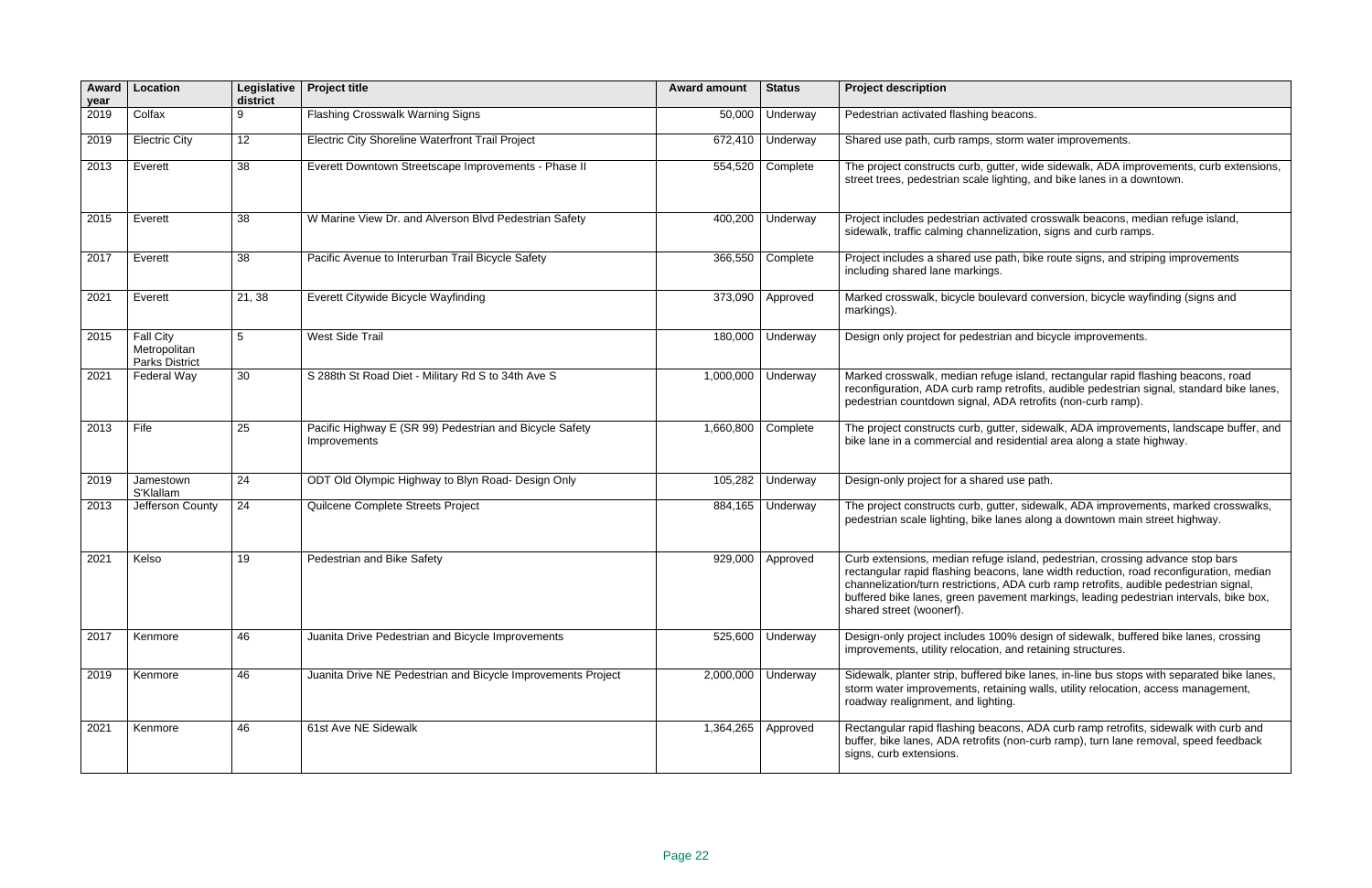green pavement markings, rectangular rapid flashing bicycle wayfinding (signs and markings), buffered bike

3021 Beacons as as arectangular Beatons island, pedestrian crossing advance stop bars, ons.

marked crosswalk, median channelization/turn b ramp retrofits, standard bike lanes, sidewalk with curb ke lane on one side of road, improved pedestrian-

% design for sidewalk, bike lane striping, retaining wall, pgrades.

eetlights, pedestrian activated crosswalk beacons, bike colored pavement markings, signs, channelization and a

walks, pedestrian activated flashing beacons, traffic anal improvements, reduced speed limits and traffic

2011, sidewalks, curb ramps, pedestrian lighting, expansion, enforcement, pace car campaign.

marked crosswalks, pedestrian crossing advance stop udible pedestrian signal, sidewalk with curb, pedestrian strian intervals, full traffic signal, bike lanes, pedestrian-

ings, signs and pedestrian activated crosswalk beacons.

ated crosswalk beacons, curb ramps, median refuge streetlights.

destrian activated flashing beacons, advance stop bars,

ath, streetlights, landscaping, swale and signs.

% design for a shared use path.

estrian lighting at crossings, marked crosswalk, lane ation, ADA curb ramp retrofits, audible pedestrian signal, arkings), standard bike lanes, pedestrian countdown ian scale lighting, shared use path bridge, shared-use

| Award<br>year | Location           | Legislative<br>district | <b>Project title</b>                                                                                                               | <b>Award amount</b> | <b>Status</b> | <b>Project description</b>                                                                                                                                                            |
|---------------|--------------------|-------------------------|------------------------------------------------------------------------------------------------------------------------------------|---------------------|---------------|---------------------------------------------------------------------------------------------------------------------------------------------------------------------------------------|
| 2021          | Kenmore            | 46                      | Wayfinding and Connectivity Improvements                                                                                           | 306,047             | Approved      | Pedestrian lighting at crossings,<br>beacons, lane width reduction, b<br>lanes, vehicle access control.                                                                               |
| 2021          | Kent               | 33, 47                  | Rectangular Rapid Flash Beacons                                                                                                    | 1,163,588           | Approved      | Marked crosswalk, median refug<br>rectangular rapid flashing beaco                                                                                                                    |
| 2021          | King Co.           | 37                      | Renton Avenue South Sidewalks - Phase III                                                                                          | 2,000,000           | Approved      | Pedestrian lighting at crossings,<br>restrictions stop signs, ADA curb<br>and gutter, shared-use path, bik<br>actuated signal.                                                        |
| 2017          | <b>King County</b> | 37                      | Renton Avenue Sidewalks - Phase 3                                                                                                  | 590,000             | Underway      | Design only project includes 909<br>pedestrian handrail, and ADA up                                                                                                                   |
| 2015          | Kirkland           | 45, 48                  | Lakefront Pedestrian and Bicycle Improvements                                                                                      | 10,600              | Complete      | Project includes curb ramps, stre<br>lanes, bike boxes, bicycle lane c<br>buffered bike lane.                                                                                         |
| 2019          | Kirkland           | 45,48                   | Rose Hill Greenway Network Implementation & Enhancement -<br>128th Ave NE Greenway + NE 75th & 120nd Ave NE Raised<br>Intersection | 692,000             | Underway      | Install raised intersection, crossv<br>diverter, wayfinding signage, sig<br>calming.                                                                                                  |
| 2011          | Lacey              | 22                      | College Street Corridor - Phase 1                                                                                                  | 1,750,000           | Underway      | The project includes a roundabo<br>landscaping, education program                                                                                                                     |
| 2021          | Lakewood           | 29                      | Pine St. Sidewalk and Pedestrian Crossing                                                                                          | 883,000             | Approved      | Pedestrian lighting at crossings,<br>bars, ADA curb ramp retrofits, a<br>countdown signal, leading pedes<br>scale lighting, parking removal.                                          |
| 2015          | Leavenworth        | 12                      | Gustav's Crosswalk (US 2 Crosswalks)                                                                                               | 222,500             | Underway      | Project includes crosswalk mark                                                                                                                                                       |
| 2015          | Leavenworth        | 12                      | LINK Crossing (US 2 Crosswalks)                                                                                                    | 281,000             | Underway      | Project includes pedestrian activ<br>island, crosswalk markings and                                                                                                                   |
| 2019          | Longview           | 19                      | Pacific Way Trail Crossing Improvements                                                                                            | 270,000             | Underway      | Crossing improvements with peo<br>signs, and striping.                                                                                                                                |
| 2015          | Lummi Nation       | 42                      | Lummi Shore Drive Sidewalk                                                                                                         | 615,000             | Underway      | Project includes a shared-use pa                                                                                                                                                      |
| 2017          | Lynnwood           | 32                      | Scriber Creek Trail Improvements Project Phase 1                                                                                   | 675,000             | Underway      | Design only project includes 909                                                                                                                                                      |
| 2021          | Lynnwood           | 32                      | <b>Scriber Creek Trail</b>                                                                                                         | 1,750,000           | Approved      | Standard flashing beacons, ped<br>width reduction, road reconfigura<br>bicycle wayfinding (signs and ma<br>signal, full traffic signal, pedestri<br>path, bollards, or path barriers. |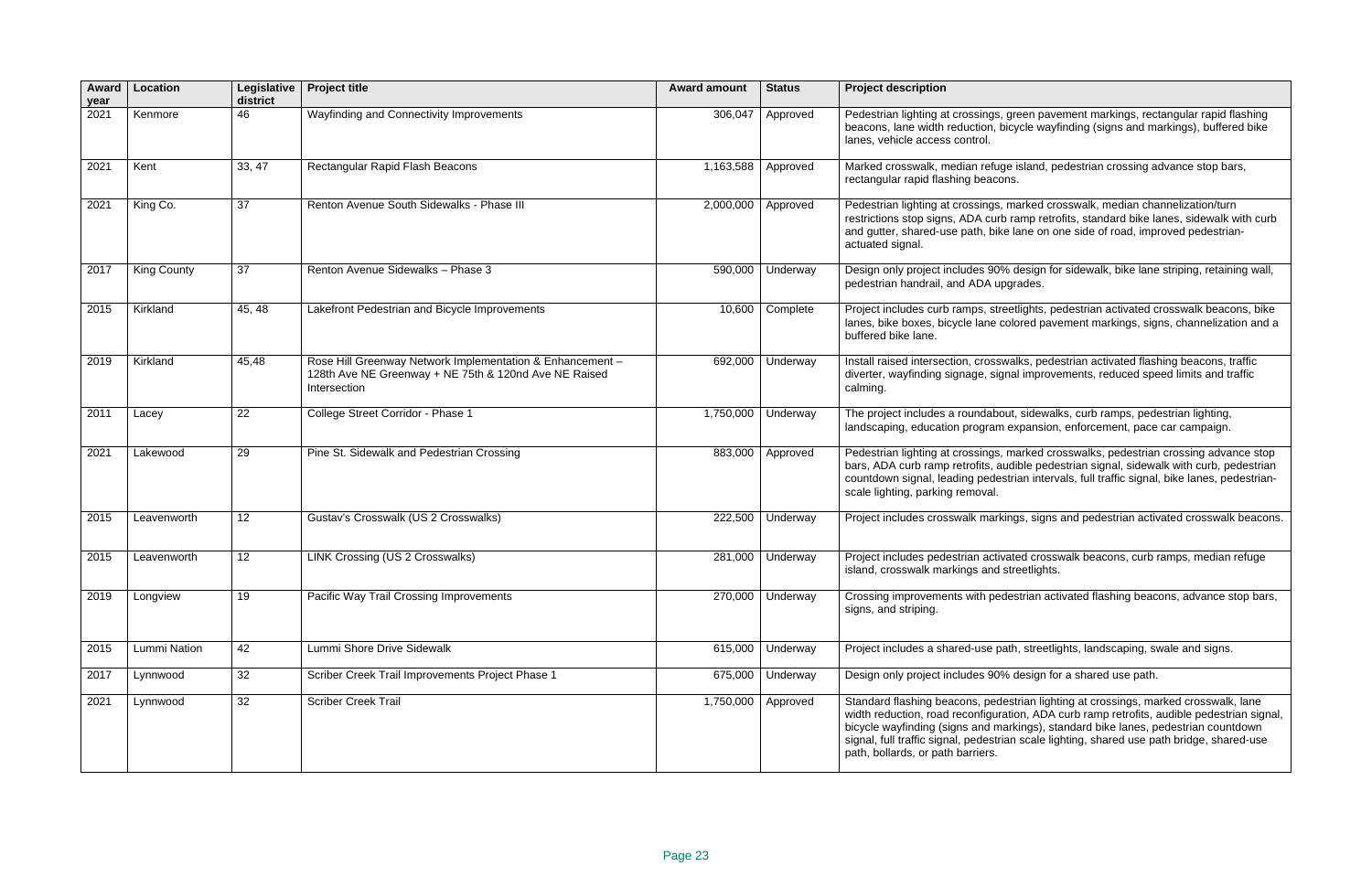guration, lane width reduction, stop sign, ADA curb ramp lewalk with curb and buffer, bike signal detection,

ath, illumination, street crossings, pedestrian activated

and shared lane markings.

ons at three intersections, pedestrian scale lighting, bike itter, and sidewalk along a main street highway.

<sup>2</sup>apid flashing beacons, road reconfiguration, ADA curb n signal, standard bike lanes, sidewalk with curb,

an and bicycle improvements.

edian refuge island, traffic signal, pedestrian activated ement, restriping, buffered bike land, shared lane

sidewalk, curb ramps, pedestrian activated flashing e intersection markings.

-use path, ADA improvements, and way finding signs employment and a university.

an and bicycle improvements.

ath, separated bike lanes, ADA upgrades, pavement

5, protected bike lanes, sidewalk, marked crosswalks, arkings, rechannelization of vehicular lanes, and bicycle s improvements.

bicycle detection, curb extensions, marked crosswalks,  $n$ arkings.

| Award<br>year | Location             | Legislative<br>district | <b>Project title</b>                                                                               | <b>Award amount</b> | <b>Status</b> | <b>Project description</b>                                                                                                              |
|---------------|----------------------|-------------------------|----------------------------------------------------------------------------------------------------|---------------------|---------------|-----------------------------------------------------------------------------------------------------------------------------------------|
| 2021          | Marysville           | 38                      | 80th St NE Non-Motorized                                                                           | 498,252             | Approved      | Marked crosswalk, road reconfiguration, la<br>retrofits, standard bike lanes, sidewalk wit<br>parking removal.                          |
| 2017          | Millwood             | 4                       | Millwood Interurban Trail                                                                          | 1,467,796           | Complete      | Project includes a shared-use path, illumir<br>beacons, signs, and landscaping.                                                         |
| 2019          | Olympia              | 22                      | Legion Way Improvements                                                                            | 795,680             | Underway      | Raised intersection, bike lanes, and share                                                                                              |
| 2013          | Omak                 | $\overline{7}$          | Main Street/SR 215 & SR 155 Complete Street Project                                                | 340,425             | Underway      | The project installs curb extensions at thre<br>racks, and fill in gaps in curb, gutter, and s                                          |
| 2021          | Pasco                | 16                      | <b>Sylvester Street Safety</b>                                                                     | 2,675,800           | Underway      | Marked crosswalk, rectangular rapid flash<br>ramp retrofits, audible pedestrian signal, s<br>pedestrian countdown signal.               |
| 2019          | <b>Pierce County</b> | 29                      | <b>Parkland Community Trail</b>                                                                    | 425,000             | Underway      | Design-only project for a shared use path.                                                                                              |
| 2015          | Port Angeles         | 24                      | Waterfront and Olympic Discovery Trail: Valley Creek - 10th &<br>Milwaukee                         | 200,000             | Underway      | Design only project for pedestrian and bict                                                                                             |
| 2019          | Port Angeles         | 24                      | <b>Lincoln Street Safety Improvements</b>                                                          | 1,285,000           | Underway      | Curb extensions, curb ramps, median refu<br>flashing beacon, access management, res<br>markings.                                        |
| 2019          | Port of Columbia     | 16                      | Dayton to Waitsburg Multi-Use Path                                                                 | 637,000             | Underway      | Design-only project for a shared use path.                                                                                              |
| 2019          | Port Townsend        | 24                      | Discovery Road Two-Way Cycletrack                                                                  | 1,442,082           | Underway      | Two-way separated bike lanes, sidewalk,<br>beacons, dashed green bike lane intersec                                                     |
| 2013          | Redmond              | 48                      | Redmond Central Connector Phase 2                                                                  | 500,000             | Complete      | The project constructs a shared-use path,<br>connecting downtown, housing, employme                                                     |
| 2015          | Renton               | 37                      | Lake Washington Loop Trail                                                                         | 426,000             | Underway      | Design only project for pedestrian and bic                                                                                              |
| 2017          | Renton               | 37                      | Lake Washington Loop Trail - Phase 3                                                               | 430,000             | Underway      | Project includes a shared use path, separa<br>markings, and signs.                                                                      |
| 2019          | San Juan County      | 40                      | San Juan County Bike Counters                                                                      | 47,100              | Underway      | <b>Bicycle Counters.</b>                                                                                                                |
| 2017          | Seattle              | 36, 46                  | Aurora Ave N (SR99) Green Lake Dr.<br>N/83rd Ave Protected Intersections & Multimodal Improvements | 578,600             | Complete      | Project includes curb extensions, protecte<br>through intersection bike lane markings, re<br>intelligent transportation systems improve |
| 2019          | Seattle              | 34                      | 35th Ave SW & SW Graham St Crossing Improvements                                                   | 544,000             | Underway      | Installation of traffic signal with bicycle det<br>diverters, wayfinding signs and markings.                                            |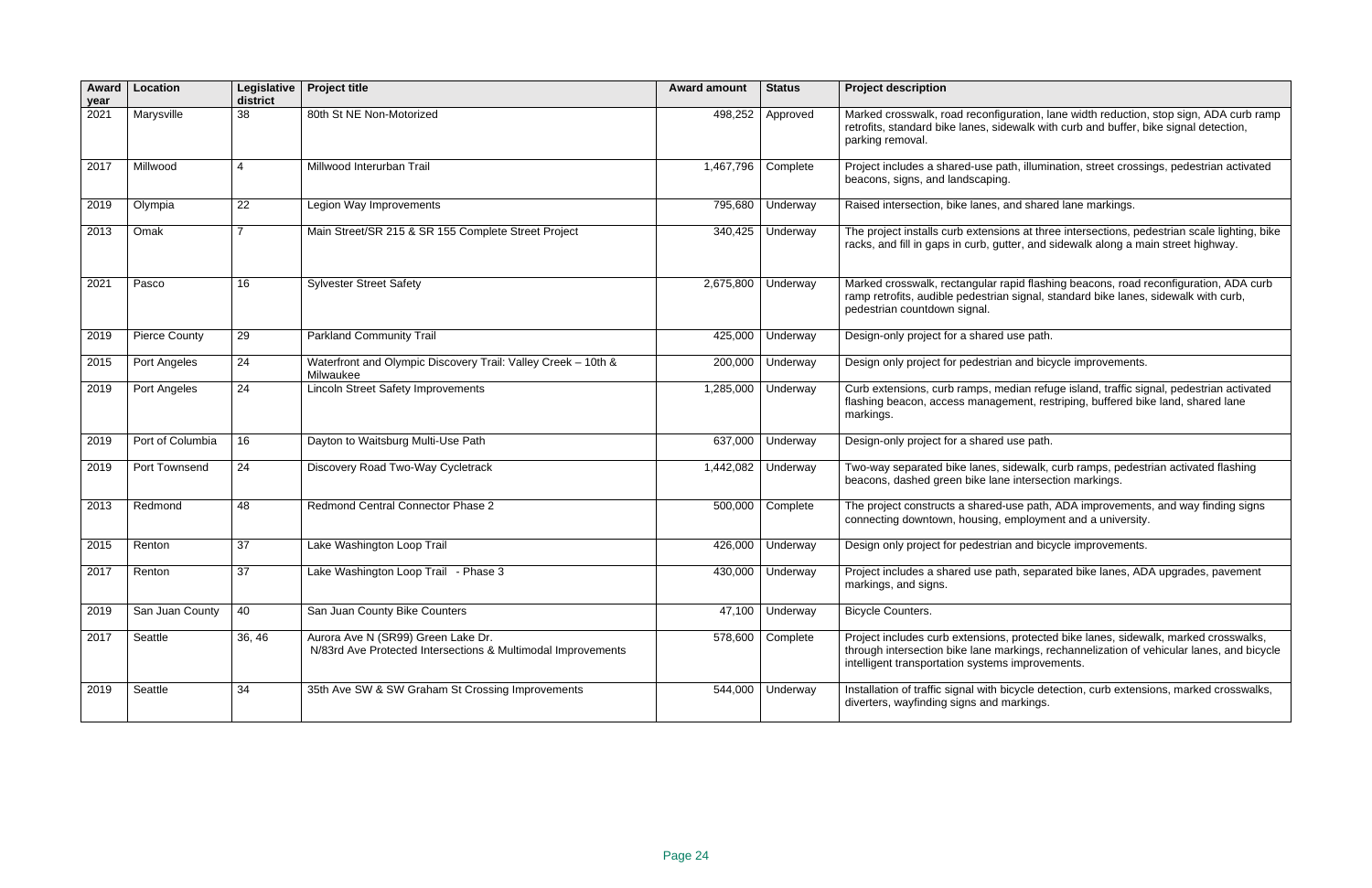walk, median refuge island, reduced curb radii, lane ation, ADA curb ramp retrofits, audible pedestrian signal, ement markings, one-way or two-way protected bike ls, full traffic signal, pedestrian signal phase separated ion, bike box, two-stage turn bicyclist box, parking facility, barrier restricted parking near crossings, sharedth separated bus stop.

or bicyclist counts, preliminary right of way activities, vsis, design activities, topographic survey, property

% design for curb extensions, pedestrian refuge islands, ng.

he number of travel lanes, sidewalk widening, and curb

acons, pedestrian hybrid beacon, wayfinding signage,

marked crosswalk, median refuge island, pedestrian A curb ramp retrofits, audible pedestrian signal, sidewalk signal, pedestrian hybrid beacon, ADA retrofits (nonment.

ralk, median refuge island, rectangular rapid flashing curb ramps, transit stop concrete boarding pads and bus stop locations.

h, marked crosswalks, rectangular rapid flashing

rb extensions, pedestrian scale illumination, signs, ent marking, pedestrian and bicycle detection, a median activated beacon or traffic signal.

trian Signals (APS), curb ramps, sidewalk, signage, trian countdown signals.

rossing advance stop bars, rectangular rapid flashing road reconfiguration, median channelization/turn ofits, audible pedestrian signal, bicycle wayfinding (signs nes, green pavement markings, one-way or two-way th curb and buffer, pedestrian countdown signal, bike seering investigation re: speed limit & bike ramp.

| Award        | Location                    | Legislative  <br>district | <b>Project title</b>                                 | <b>Award amount</b> | <b>Status</b> | <b>Project description</b>                                                                                                                                                                                                                                                                                                                                     |
|--------------|-----------------------------|---------------------------|------------------------------------------------------|---------------------|---------------|----------------------------------------------------------------------------------------------------------------------------------------------------------------------------------------------------------------------------------------------------------------------------------------------------------------------------------------------------------------|
| year<br>2021 | Seattle                     | 37                        | Martin Luther King Jr.<br>Way S Protected Bike Lane  | 1,800,000           | Approved      | Curb extensions, marked crosswalk, median i<br>width reduction, road reconfiguration, ADA cu<br>standard bike lanes, green pavement marking<br>lane, leading pedestrian intervals, full traffic si<br>from left turn, bike signal detection, bike box,<br>protection for bike or pedestrian facility, barrie<br>use path, protected bike lane with separated I |
| 2021         | Seattle                     | 32, 36, 43,<br>46         | State Route 99/Aurora Ave N Planning                 | 1,500,000           | Approved      | Public outreach, pedestrian and/or bicyclist co<br>preliminary environmental analysis, design ac<br>survey, alternatives analysis.                                                                                                                                                                                                                             |
| 2017         | Snohomish                   | 44                        | 2nd Street Pedestrian and Bicycle Improvements       | 323,000             | Complete      | Design-only project includes 90% design for o<br>bike routes, and realigned parking.                                                                                                                                                                                                                                                                           |
| 2015         | Snohomish<br>County         | 10, 39                    | Whitehorse Trail Pedestrian Trail Underpasses SR 530 | 1,100,000           | Complete      | Project includes two pedestrian underpasses.                                                                                                                                                                                                                                                                                                                   |
| 2019         | Soap Lake                   | 12                        | Daisy Street Pedestrian Crossing Improvements        | 63,400              | Underway      | Pedestrian activated flashing beacons.                                                                                                                                                                                                                                                                                                                         |
| 2015         | Spokane                     | 3                         | North Monroe Street Road Diet                        | 326,800             | Complete      | Project includes a reduction in the number of<br>extensions.                                                                                                                                                                                                                                                                                                   |
| 2019         | Spokane                     | 3                         | Ben Burr Trail Crossing Improvements                 | 1,033,150           | Underway      | Pedestrian activated flashing beacons, pedes<br>bus pads, and sidewalk.                                                                                                                                                                                                                                                                                        |
| 2021         | Spokane                     | 3                         | Greene/Carlisle Crosswalk                            | 1,278,861           | Approved      | Pedestrian lighting at crossings, marked cross<br>crossing advance stop bars, ADA curb ramp r<br>with curb, pedestrian countdown signal, pede<br>curb ramp), transit stop improvement.                                                                                                                                                                         |
| 2017         | Spokane County              | 6                         | <b>Transit Stop Crosswalk Safety Project</b>         | 253,700             | Complete      | Project includes marked crosswalk, median re<br>beacons (RRFB's), signs, ADA curb ramps, tr<br>street lighting at existing transit bus stop locat                                                                                                                                                                                                              |
| 2017         | Spokane Tribe of<br>Indians | 7                         | Ford/Wellpinit Rd Detached Sidewalk                  | 750,000             | Complete      | Project includes shared use path, marked cro<br>beacons, and bio swale.                                                                                                                                                                                                                                                                                        |
| 2017         | Tacoma                      | 27                        | Fawcett Avenue: South 19th to South 21st             | 1,013,290           | Underway      | Project includes curb ramps, curb extensions,<br>sidewalk improvements, pavement marking, p<br>refuge island, and a pedestrian activated bea                                                                                                                                                                                                                   |
| 2019         | Tacoma                      | 27                        | S 19th and Clay Huntington                           | 613,193             | Underway      | Traffic signal, Accessible Pedestrian Signals<br>pavement markings, and pedestrian countdov                                                                                                                                                                                                                                                                    |
| 2021         | Tacoma                      | 27, 29                    | S Cedar Street Active Transportation                 | 1,166,630           | Approved      | Marked crosswalk, pedestrian crossing advar<br>beacons, lane width reduction, road reconfigu<br>restrictions, ADA curb ramp retrofits, audible p<br>and markings), buffered bike lanes, green pay<br>protected bike lane, sidewalk with curb and bi<br>signal detection, bike box, engineering investi                                                         |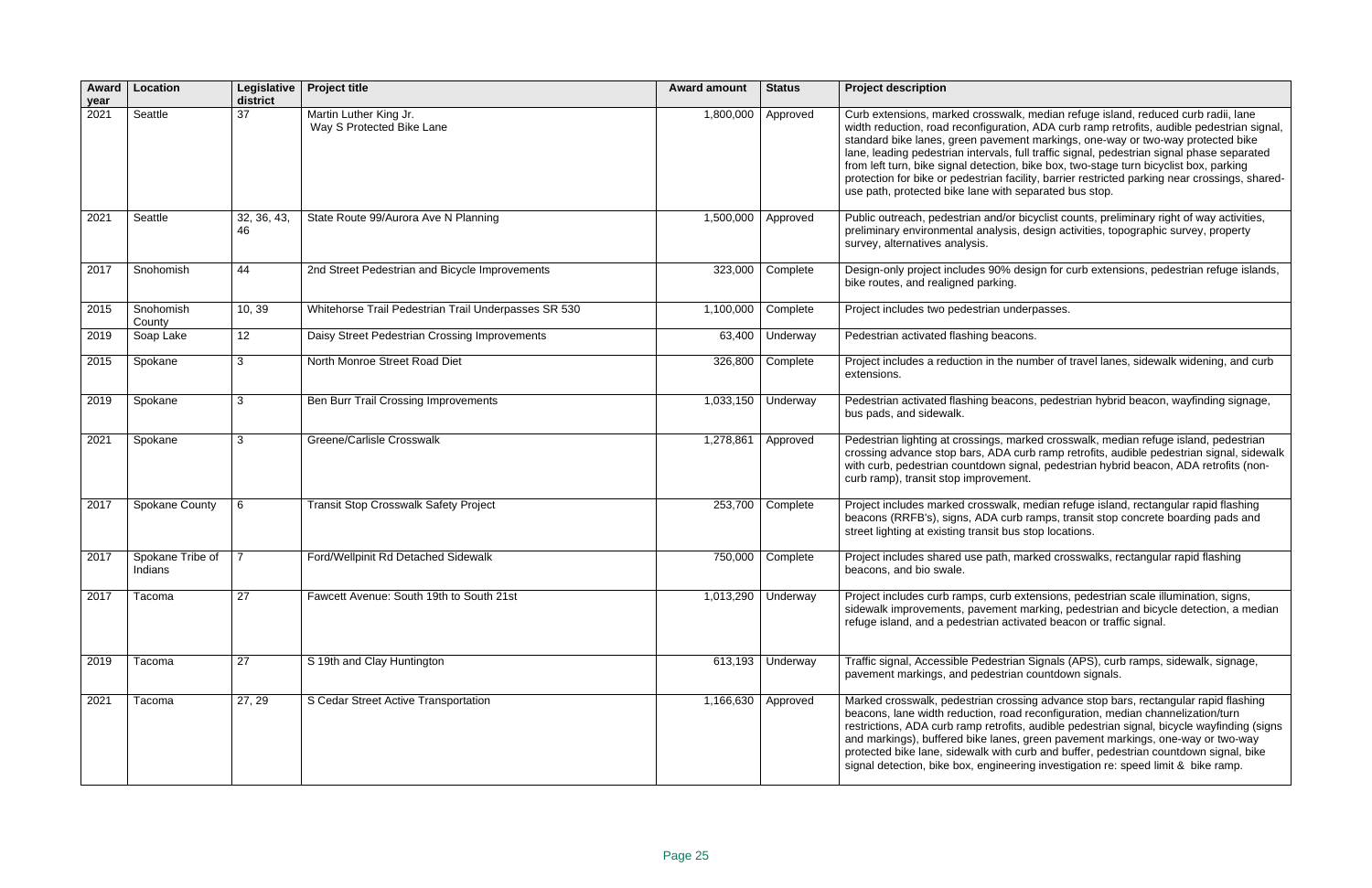configuration, roundabouts, and bicycle facilities.

curb ramps, and pedestrian hybrid beacon crossing. and signage for pedestrian hybrid beacon crossing.

arked crosswalks, raised crosswalk, and shared lane

edestrian activated flashing beacons, shared use path,

marked crosswalk, rectangular rapid flashing beacons, n red, 20 mph speed zone designation and signs for icts, ADA curb ramp retrofits, audible pedestrian signal, arkings), standard bike lanes, buffered bike lanes, green two-way protected bike lane, pedestrian countdown als, all-way pedestrian scramble signal phase, bike list and pedestrian permanent counters, parking lane to ity from the travel land, pedestrian-scale lighting,

struction of the roadway corridor including roadway c signals with audible pedestrian signals, a rectangular efuge islands, ADA upgrades, and LED illumination.

s, green bike lane, signage, two-stage turn boxes, traffic circle, shared lane markings, contraflow bike lane,

ter, sidewalk, ADA improvements, bike lanes, sharedior shared-use path, install pedestrian scale lighting, and ntown main street highway.

dback signs, school speed zone signage, crosswalks, rian activated flashing beacons, buffered bike lanes.

tronic bicycle counters across Washington state.

cle and pedestrian counters.

eduction, prohibit right turn on red, ADA curb ramp al, bicycle wayfinding (signs and markings), leading scale lighting, shared-use path, landscaping/street

| Award<br>year | <b>Location</b>                              | Legislative<br>district | <b>Project title</b>                                                              | <b>Award amount</b> | <b>Status</b>      | <b>Project description</b>                                                                                                                                                                                                                                                                                                                                                                                                     |
|---------------|----------------------------------------------|-------------------------|-----------------------------------------------------------------------------------|---------------------|--------------------|--------------------------------------------------------------------------------------------------------------------------------------------------------------------------------------------------------------------------------------------------------------------------------------------------------------------------------------------------------------------------------------------------------------------------------|
| 2019          | Tumwater                                     | 22                      | Capitol Blvd Corridor, Israel Rd to M St Design                                   | 1,056,000           | Underway           | Design-only project for a road reconfiguration                                                                                                                                                                                                                                                                                                                                                                                 |
| 2019          | Twisp                                        | 12                      | North End SR20 Pedestrian / Bike Path                                             | 1,340,484           | Underway           | Sidewalk, bike lanes, signage.                                                                                                                                                                                                                                                                                                                                                                                                 |
| 2021          | Union Gap                                    | 15                      | Main Street Pedestrian Crossing                                                   | 393,009             | Approved           | Construct curb, gutter, sidewalk, curb ramps,<br>Install new pavement markings and signage f                                                                                                                                                                                                                                                                                                                                   |
| 2019          | <b>Upper Skagit</b><br><b>Indian Tribe</b>   | 39                      | The Nookwa-Chahbsh Lane Pedestrian & Parking Safety<br><b>Improvement Project</b> | 705,000             | Underway           | Pedestrian path, curb ramps, marked crossw<br>markings.                                                                                                                                                                                                                                                                                                                                                                        |
| 2019          | Vancouver                                    | 49                      | Devine Road Bicycle and Pedestrian Safety Improvements                            | 489,000             | Underway           | Sidewalk with curb and gutter, pedestrian act<br>bike lane, and traffic barrier.                                                                                                                                                                                                                                                                                                                                               |
| 2021          | Vancouver                                    | 49                      | Columbia Street Safety and Mobility                                               | 986,904             | Approved           | Pedestrian lighting at crossings, marked cros<br>speed table, prohibit right turn on red, 20 mpl<br>residential and/or business districts, ADA cur<br>bicycle wayfinding (signs and markings), star<br>pavement markings, one-way or two-way pro<br>signal, leading pedestrian intervals, all-way p<br>signal detection, bike box, bicyclist and pedes<br>separate bike or pedestrian facility from the tr<br>shared-use path. |
| 2017          | Walla Walla                                  | 16                      | Isaacs Avenue Improvements - Division St to Link St                               | 865,720             | Underway           | Project includes complete reconstruction of th<br>reconfiguration, bike lanes, traffic signals with<br>rapid flashing beacon, median refuge islands                                                                                                                                                                                                                                                                            |
| 2019          | Wenatchee                                    | 12                      | First Street Bikeway Safety Improvements                                          | 342,800             | Underway           | Separated bike lanes, bike boxes, green bike<br>through intersection bike lanes, traffic circle, a<br>signage, and video detection.                                                                                                                                                                                                                                                                                            |
| 2013          | Wilkeson                                     | 31                      | <b>Foothills Trail Extension</b>                                                  | 475,000             | Complete           | This project constructs curb, gutter, sidewalk,<br>use path, refurbish a rail trestle for shared-us<br>marked crosswalks along a downtown main s                                                                                                                                                                                                                                                                               |
| 2019          | WSDOT NW                                     | 10,39,40                | US Bicycle Route Wayfinding Signage                                               |                     | 150,000   Underway | Wayfinding signage and pavement markings.                                                                                                                                                                                                                                                                                                                                                                                      |
| 2019          | WSDOT SW/<br>Cathlamet                       | 19                      | SR 4 Signing and Channelization Road Diet Project                                 | 617,000             | Underway           | Road reconfiguration, speed feedback signs,<br>pedestrian refuge island, pedestrian activated                                                                                                                                                                                                                                                                                                                                  |
| 2015          | WSDOT/<br>Washington<br><b>Bikes/Cascade</b> | N/A                     | Permanent Statewide Bike Counter Network Establishment                            | 302,698             | Underway           | Project includes permanent electronic bicycle                                                                                                                                                                                                                                                                                                                                                                                  |
| 2017          | WSDOT-HQ                                     | N/A                     | Pilot Cities for Permanent Bike/Pedestrian Counter Methodology<br>Comparison      | 197,000             | Underway           | Project includes permanent bicycle and pede                                                                                                                                                                                                                                                                                                                                                                                    |
| 2021          | WSU                                          | 9                       | SR 270/Main St. Shared Use Path and Intersection                                  | 743,595             | Approved           | Reduced curb radii, lane width reduction, pro<br>retrofits, audible pedestrian signal, bicycle wa<br>pedestrian intervals, pedestrian-scale lighting<br>trees.                                                                                                                                                                                                                                                                 |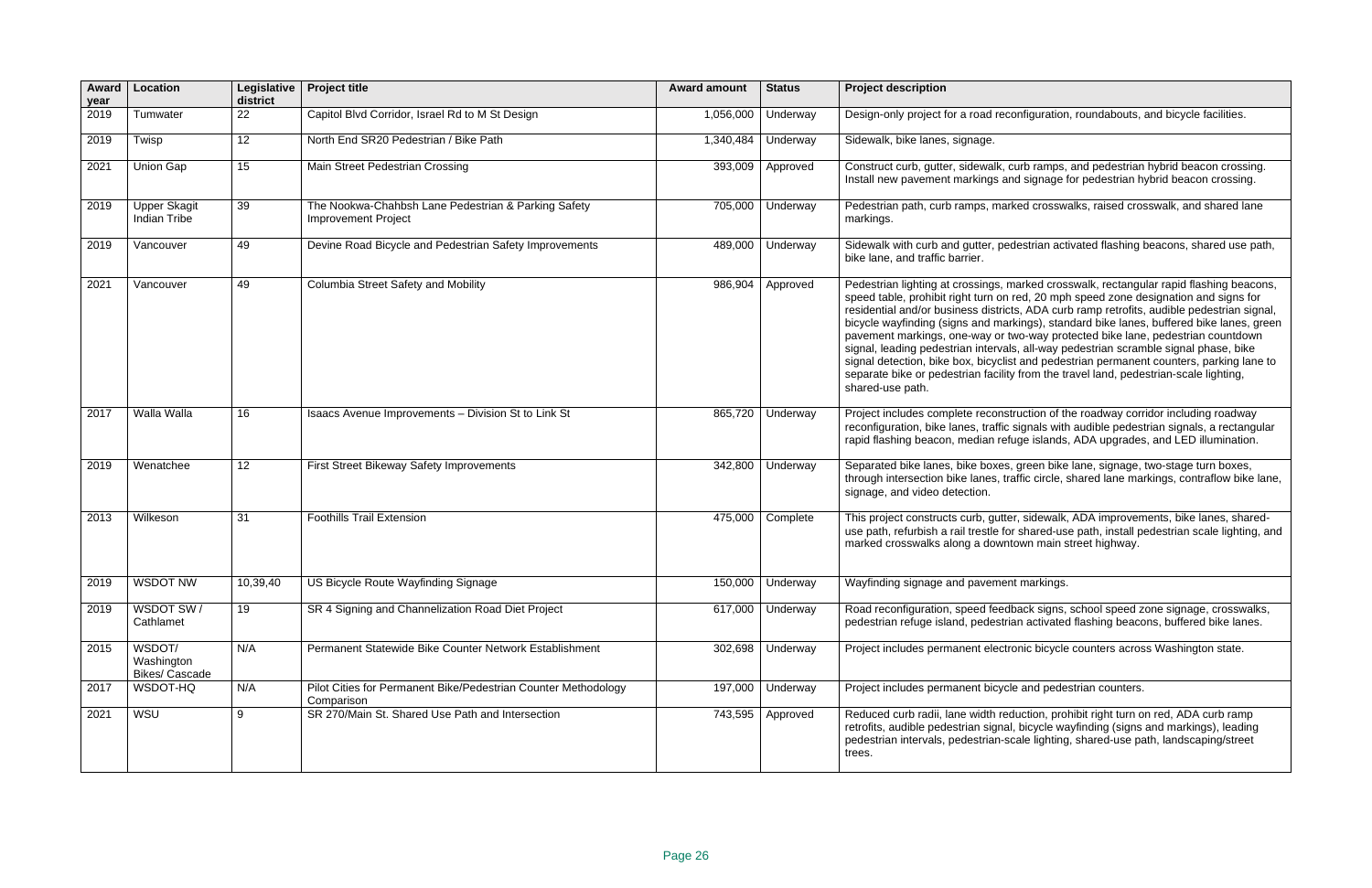Two factors: most projects will not be funded under current/projected funding levels Although evaluated the same, some jurisdictions have a much higher capacity to develop strong applications

**Decision not to apply** 

**Project not selected for** funding

# **Appendix C: Factors and potential barriers to application and to project selection**

The graphic below illustrates the flow of some of the factors and potential barriers to application and to project selection.

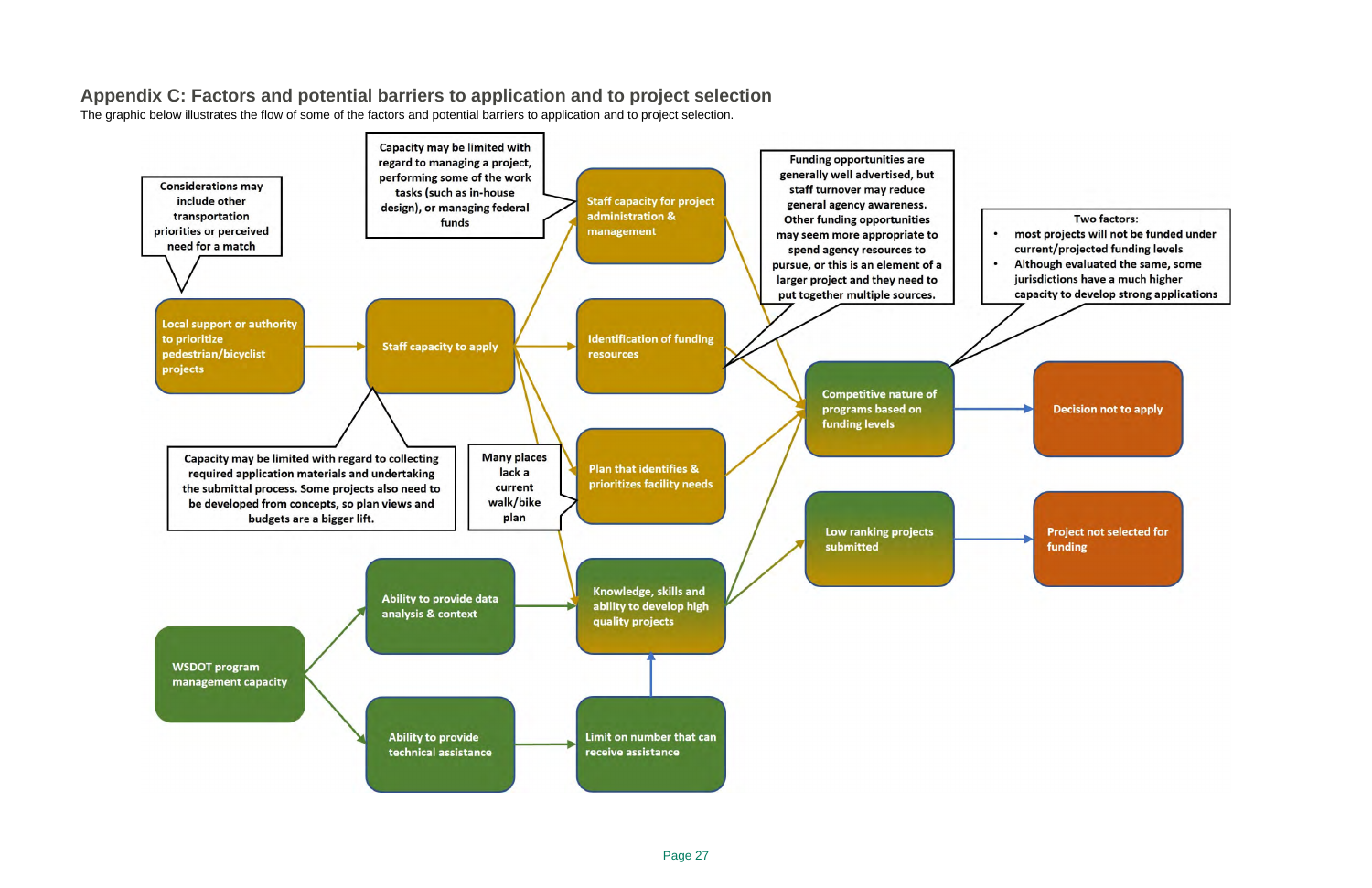## **Acronyms and abbreviations**

| Americans with Disabilities Act               | ADA          |
|-----------------------------------------------|--------------|
| <b>WSDOT Office of Equal Opportunity</b>      | <b>OEO</b>   |
| Pedestrian/Bicyclist Program                  | <b>PBP</b>   |
| Safe Routes to School                         | <b>SRTS</b>  |
| Substitute Senate Bill                        | <b>SSB</b>   |
| Washington State Department of Transportation | <b>WSDOT</b> |

## **Websites featured**

2021-2023 Transportation Budget SSB 5156: [https://lawfilesext.leg.wa.gov/biennium/2021-](https://lawfilesext.leg.wa.gov/biennium/2021-22/Pdf/Bills/Session%20Laws/Senate/5165-S.SL.pdf) 22/Pdf/Bills/Session [Laws/Senate/5165-S.SL.pdf](https://lawfilesext.leg.wa.gov/biennium/2021-22/Pdf/Bills/Session%20Laws/Senate/5165-S.SL.pdf)

The League of American Bicyclists, Washington "Bicycle Friendly State" report card: [https://bikeleague.org/sites/default/files/BFS%20Report%20Card\\_2019\\_Washington.pdf](https://bikeleague.org/sites/default/files/BFS%20Report%20Card_2019_Washington.pdf) 

Safe Routes Partnerships, Washington "Making Strides" report card: [https://www.saferoutespartnership.org/sites/default/files/srp-report-card-2020/srp-report-card-](https://www.saferoutespartnership.org/sites/default/files/srp-report-card-2020/srp-report-card-2020-washington.pdf)[2020-washington.pdf](https://www.saferoutespartnership.org/sites/default/files/srp-report-card-2020/srp-report-card-2020-washington.pdf)

WSDOT COVID-19 Multimodal Dashboard: [https://wsdot.wa.gov/about/covid-19-transportation](https://wsdot.wa.gov/about/covid-19-transportation-report/dashboard/act/default.htm)[report/dashboard/act/default.htm](https://wsdot.wa.gov/about/covid-19-transportation-report/dashboard/act/default.htm)

2021 update to the State Active Transportation Plan: [https://wsdot.wa.gov/construction](https://wsdot.wa.gov/construction-planning/statewide-plans/active-transportation-plans)[planning/statewide-plans/active-transportation-plans](https://wsdot.wa.gov/construction-planning/statewide-plans/active-transportation-plans) 

Washington State Department of Health Washington Tracking Network: <https://www.doh.wa.gov/DataandStatisticalReports/WashingtonTrackingNetworkWTN>